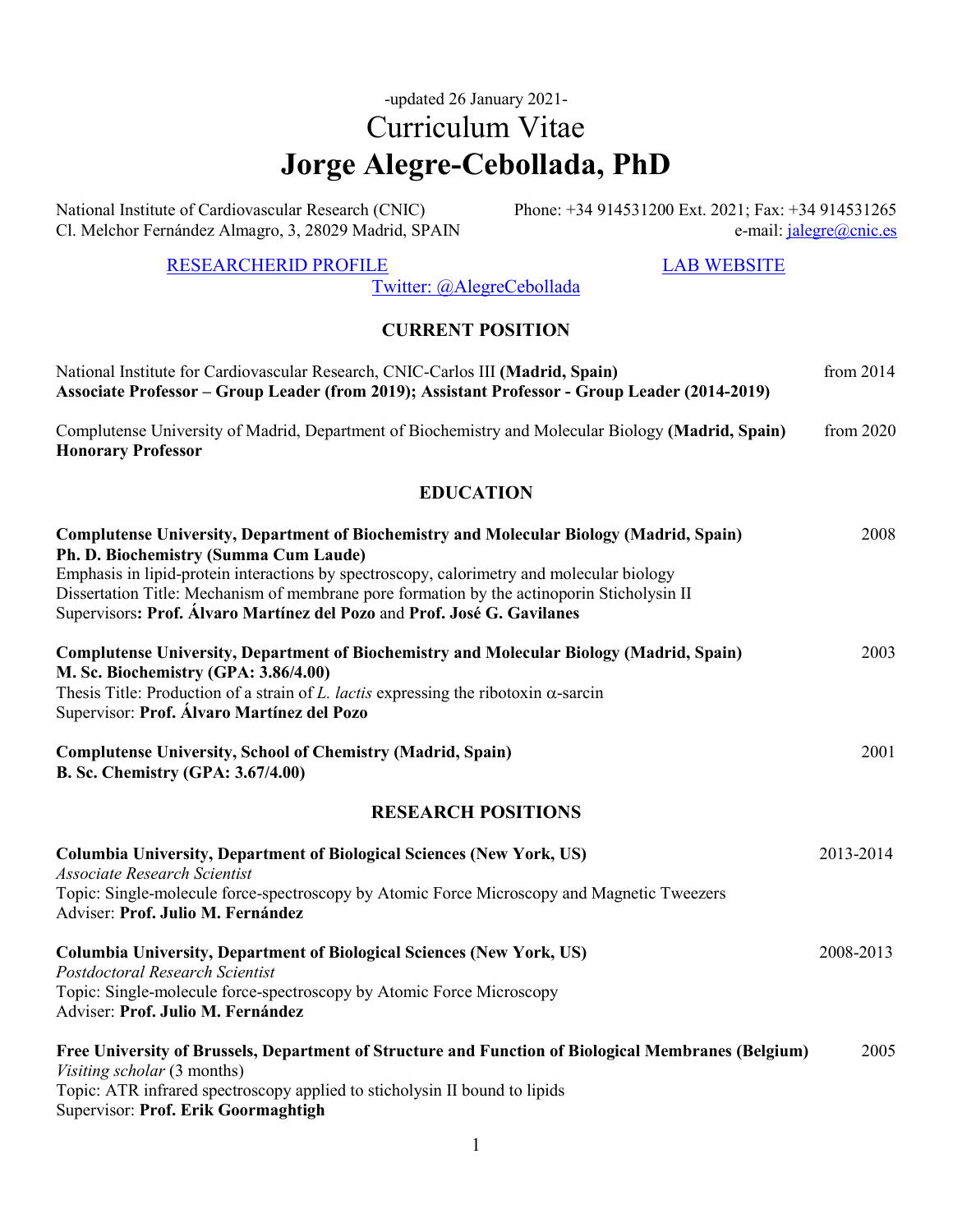### **RESEARCH INTERESTS**

- Emergent mechanical properties of proteins in cardiac muscle
- Interplay between redox biochemistry and protein mechanics
- Intramolecular covalent bonds in proteins: mechanical stability, reactivity, biological role, biosynthesis
- Protein biomaterials

## **GRANTS AWARDED AS PRINCIPAL INVESTIGATOR**

| 1.<br><b>European Research Council</b><br>ERC-Consolidator                                                                                                                                                                                                                                                          | 2021-2026 |
|---------------------------------------------------------------------------------------------------------------------------------------------------------------------------------------------------------------------------------------------------------------------------------------------------------------------|-----------|
| Title: "Uncovering Protein Mechanics in Physiology and Disease (ProtMechanics-Live)"<br>Reference: 101002927                                                                                                                                                                                                        |           |
| 2.<br>Myokardia (California, US)<br>MyoSeeds Program<br>Title: "Titin Allelic Discrimination to Uncover Pathophysiology Mechanisms in DCM"                                                                                                                                                                          | 2020-2021 |
| 3.<br>Ministry of Science, Innovation and Universities (Spain)<br>Europa Investigación                                                                                                                                                                                                                              | 2019-2020 |
| Title: "Towards the ERC-consolidator: Novel animal and cell models to probe protein nanomechanics in health and<br>disease"<br>Reference: EIN2019-102966                                                                                                                                                            |           |
| 4.<br><b>Regional Government of Madrid (Spain)</b><br>Programas de Actividades de I+D<br>Title: "New technologies for the study of biological nanomachines"<br>Coordinated proposal -Tec4Bio (6 PIs)<br>Reference: P2018/NMT-4443                                                                                   | 2019-2022 |
| 5.<br><b>Ministry of Economy and Competitiveness (Spain)</b><br>Programa Estatal de Fomento de la Investigación Científica y Técnica de Excelencia<br>Title: "Emergent mechanical properties of proteins in the myocardium and in biomaterials with biotechnological<br>applications"<br>Reference: BIO2017-83640-P | 2018-2020 |
| <b>Ministry of Economy and Competitiveness (Spain)</b><br>6.<br>Redes de Excelencia<br>Title: "Network of excellence in Mechanobiology"<br>Coordinated proposal (10 PIs)<br>Reference: BFU2017-90692-REDT                                                                                                           | 2019-2020 |
| 7.<br>Ministry of Economy and Competitiveness (Spain) – CNIC<br>Intramural Grants Program - Severo Ochoa<br>Title: Immune – Mechanical Crosstalk in the Cardiomyopathic Heart<br>Coordinated proposal (2 PIs, coordinator: Alegre-Cebollada)<br>Reference: 03-2016 IGP                                              | 2017-2019 |
| European Research Area Network on Cardiovascular Diseases - Horizon 2020<br>8.<br>Joint Transnational Call 2016<br>Title: Metabolic Therapy for Managing Diastolic Heart Failure (MINOTAUR)                                                                                                                         | 2017-2020 |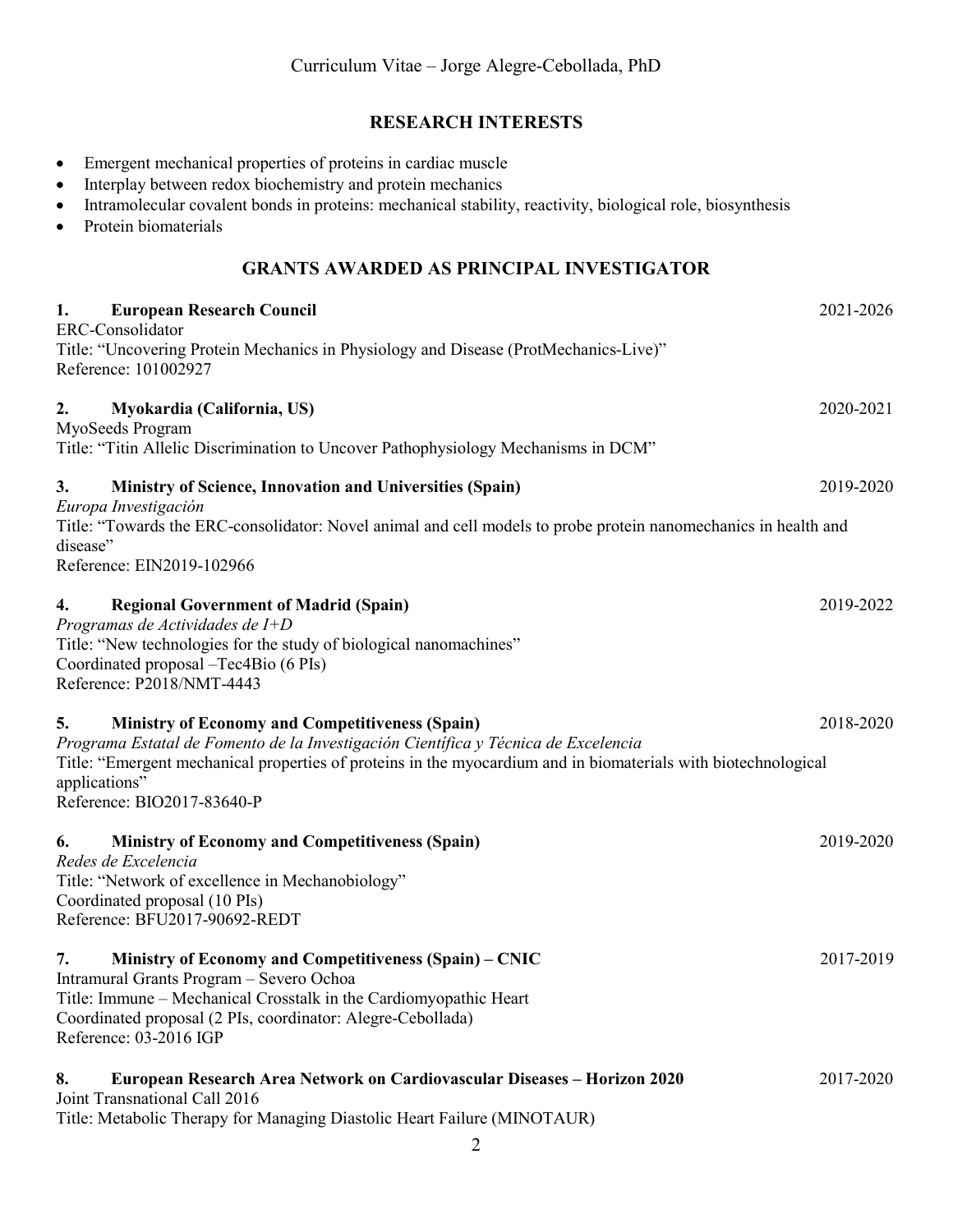Coordinated proposal (5 PIs) Reference: AC16/00045

| 9.<br><b>Regional Government of Madrid (Spain)</b><br>Ayudas para la promoción del empleo joven 2016<br>Reference: PEJ 16/MED/TL-1593                                                                                                                                                                                                             | 2017-2018           |
|---------------------------------------------------------------------------------------------------------------------------------------------------------------------------------------------------------------------------------------------------------------------------------------------------------------------------------------------------|---------------------|
| <b>Ministry of Economy and Competitiveness (Spain)</b><br>10.                                                                                                                                                                                                                                                                                     | 2015-2017           |
| Programa Estatal de Fomento de la Investigación Científica y Técnica de Excelencia<br>Title: "Mechanobiochemistry: from the regulation of muscle elasticity to the production of biomaterials with adjustable<br>stiffness"<br>Reference: BIO2014-54768-P                                                                                         |                     |
| <b>Ministry of Economy and Competitiveness (Spain)</b><br>11.<br>Ramón y Cajal Program (top candidate in the BFU section)<br>Reference: RYC-2014-16604                                                                                                                                                                                            | 2015-2020           |
| 12.<br><b>CNIC-IIF Marie Curie</b><br>International Incoming Fellowship for Young Group Leaders<br>Reference: FP7-PEOPLE-2010-COFUND-267149                                                                                                                                                                                                       | 2014-2015           |
| National Institute of Allergy and Infectious Diseases (NIH, US)<br>13.<br>Pathway to Independence Award (K99/R00)<br>Title: Bacterial Attachment under Mechanical Perturbations<br>Reference: 1K99AI106072<br>Duration: K99 Mentored Phase $(1 year) + R00$ Independent Phase $(2 years)$ .<br>R00 phase was cancelled due to international move. | $5/17/13 - 5/16/14$ |
| <b>AWARDS AND HONORS</b>                                                                                                                                                                                                                                                                                                                          |                     |
| <b>Spanish Biochemical Society (SEBBM)</b><br>Highlighted profile "Acércate a nuestros científicos"                                                                                                                                                                                                                                               | 2019                |
| General Military Hospital (Zaragoza, Spain)<br>Plenary speaker – Commemorative Conference $N^a S^a$ del Perpetuo Socorro                                                                                                                                                                                                                          | 2019                |
| <b>International Union for Pure and Applied Chemistry (IUPAC)</b><br>Selected for the Periodic Table of Younger Chemists – Arsenic                                                                                                                                                                                                                | 2018                |
| <b>Spanish Biophysical Society</b><br>Award to the Best Biophysicist under 33 years                                                                                                                                                                                                                                                               | 2014                |
| <b>Complutense University (Madrid, Spain)</b><br>Annual Award for Best Dissertation in Biochemistry (Premio Extraordinario Doctorado)                                                                                                                                                                                                             | 2008                |
| <b>Spanish Ministry of Science</b><br>1st National Award on Biochemistry (1er Premio Nacional Fin de Carrera)                                                                                                                                                                                                                                     | 2004                |
| <b>Complutense University (Madrid, Spain)</b><br>Annual Award for Masters Students (Premio Extraordinario Licenciatura)                                                                                                                                                                                                                           | 2003                |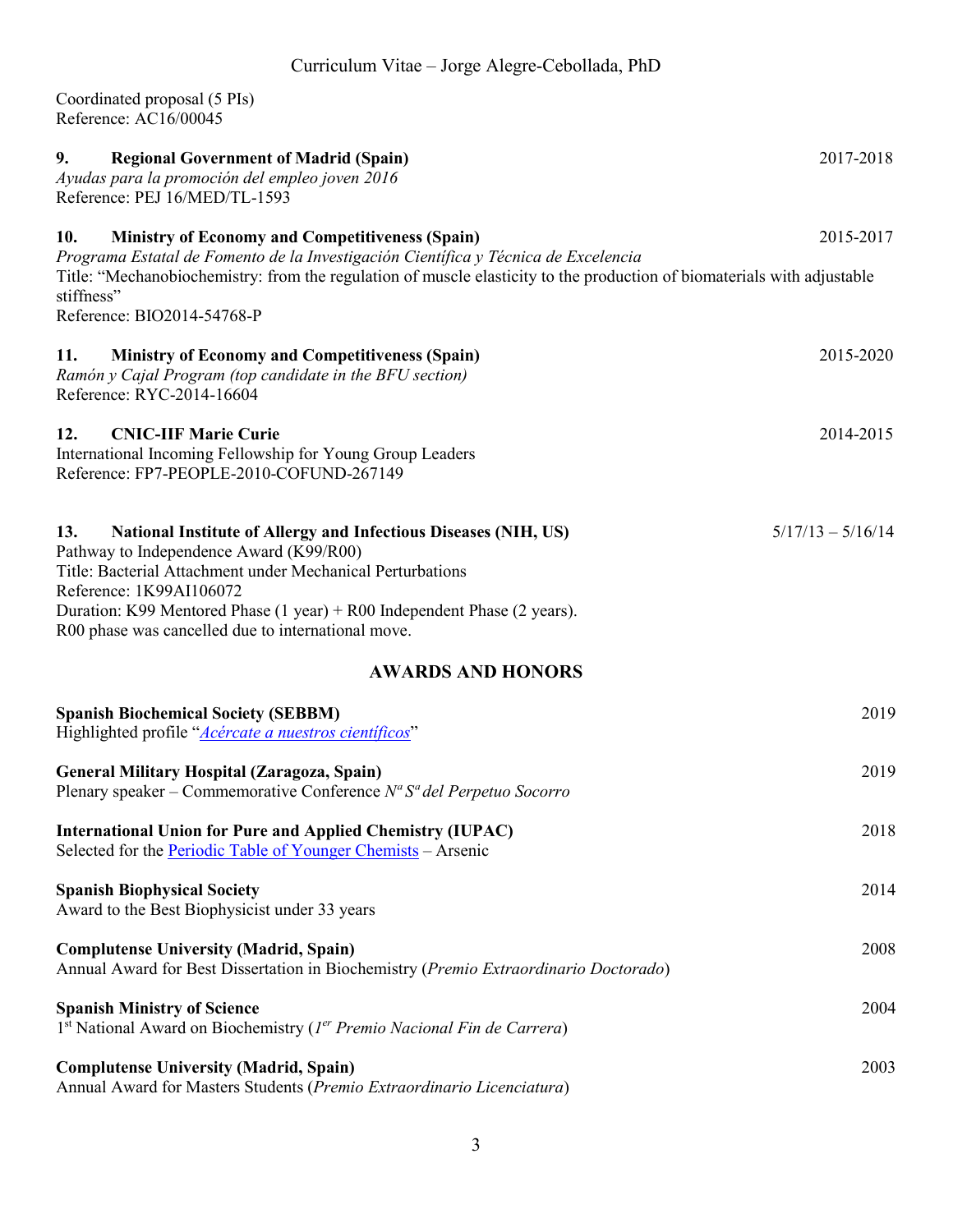## **FELLOWSHIPS**

| Fundación Ibercaja (Zaragoza, Spain)<br>Postdoctoral Fellowship                                                         | 2011-2012    |  |
|-------------------------------------------------------------------------------------------------------------------------|--------------|--|
| Fundación Alfonso Martín Escudero (Madrid, Spain)<br>Postdoctoral Fellowship                                            | 2008-2010    |  |
| Fundación Caja Madrid (Madrid, Spain)<br>Postdoctoral Fellowship                                                        | 2008         |  |
| <b>Spanish Ministry of Science</b><br>Research Fellowship for Graduate Students (FPU program)                           | 2004-2008    |  |
| <b>Spanish Ministry of Education</b><br>Research Fellowship for Undergraduate Students                                  | 2002-2003    |  |
| <b>INSTITUTIONAL RESPONSIBILITIES</b>                                                                                   |              |  |
| <b>CNIC</b> (Madrid, Spain)<br>Coordinator, Cell and Developmental Biology Area                                         | from 2020    |  |
| <b>Spanish Society of Biochemistry and Molecular Biology (SEBBM)</b><br>Vocal, committee for selection of new members   | from 2018    |  |
| <b>CNIC</b> (Madrid, Spain)<br>Committee for the generation of an institutional repository ISCIII/CNIC/CNIO (Repisalud) | 2017-2018    |  |
| <b>CNIC</b> (Madrid, Spain)<br>Member of the editorial committee, CNIC-Pulse Magazine                                   | from 2016    |  |
| <b>CNIC</b> (Madrid, Spain)<br>Scientific Activities, Web and Library committee (Coordinator 2015-2019)                 | from 2015    |  |
| <b>CNIC</b> (Madrid, Spain)<br>Coordinator, Working Group - Proteomics Core Facility                                    | from $2015$  |  |
| <b>CNIC</b> (Madrid, Spain)<br>Committee for the renewal of the institutional web site                                  | 2015         |  |
| PROFESSIONAL MEMBERSHIPS                                                                                                |              |  |
| <b>Member, Spanish Biophysical Society</b>                                                                              | 2007-present |  |
| <b>Member, Spanish Biochemical Society</b>                                                                              | 2004-present |  |
| <b>PUBLICATIONS</b>                                                                                                     |              |  |
|                                                                                                                         |              |  |

*Positive Evaluation* **2 Research Periods** by Spanish Ministry of Education ("*Sexenios"*): 2004-2009; 2010-2015 **Positive Evaluation 13 Program** by Spanish Ministry of Science, Education and Universities (2016-2019)

 $*$  Shared authorship  $*$  Corresponding author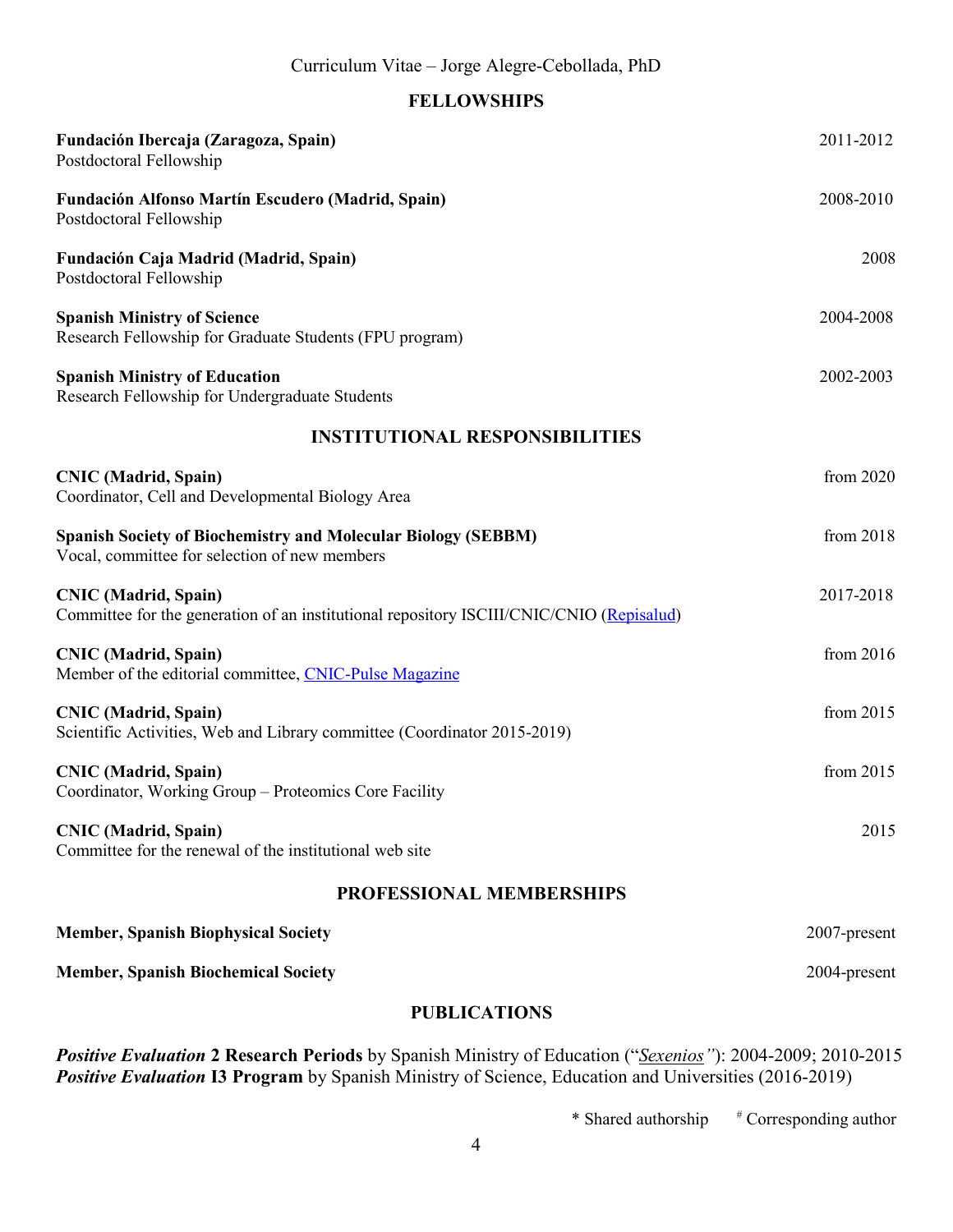H-index: 24 (Google Scholar), 20 (WoS) (December 2020)

#### **10 most relevant publications**

- 1. Jaime Andrés Rivas-Pardo, Yong Li, Zsolt Mártonfalvi, Rafael Tapia-Rojo, Andreas Unger, Ángel Fernández-Trasancos, Elías Herrero-Galán, Diana Velázquez-Carreras, Julio M. Fernández, Wolfgang A. Linke#, Jorge Alegre-Cebollada<sup>#</sup>. A HaloTag-TEV genetic cassette for mechanical phenotyping of proteins from tissues (2020). Nature **Communications 11**, 2060**.** Selected as paper of the month by the Spanish Biophysical Society. Highlighted by >30 news outlets.
- 2. Carolina Pimenta-Lopes, Carmen Suay-Corredera, Diana Velázquez-Carreras, David Sánchez-Ortiz, Jorge Alegre-Cebollada# (2019). Concurrent Atomic Force Spectroscopy. **Communications Physics 2,** 91. Selected as paper of the month by the Spanish Biophysical Society.
- 3. David Giganti, Kevin Yan, Carmen L. Badilla, Julio M. Fernández, Jorge Alegre-Cebollada<sup>#</sup> (2018) Disulfide isomerization reactions in titin immunoglobulin domains enable a mode of protein elasticity. **Nature Communications 9**:185. Selected as paper of the month by the Spanish Biophysical Society.
- 4. Jorge Alegre-Cebollada<sup>\*,#</sup>, Pallav Kosuri<sup>\*</sup>, David Giganti, Edward Eckels, Jaime-Andrés Rivas-Pardo, Nazha Hamdani, Chad M. Warren, R. John Solaro, Wolfgang A. Linke, Julio M. Fernández<sup>#</sup> (2014). S-glutathionylation of cryptic cysteines enhances titin elasticity by blocking protein folding. **Cell, 156**, 1235-1246. This article was chosen for the **cover** of the issue.
- 5. Jorge Alegre-Cebollada<sup>#</sup>, Pallav Kosuri, Jaime Andrés Rivas-Pardo, Julio M. Fernández<sup>#</sup> (2011). Direct observation of disulfide isomerization in a single protein. **Nature Chemistry**, **3**, 882-887. This article was highlighted in the **cover of Nature Chemistry** and in a **News and Views** article. The article was also featured in **Chemical and Engineering News.**
- 6. Maria Rosaria Pricolo, Elías Herrero-Galán, Cristina Mazzaccara, Maria Angela Losi, Jorge Alegre-Cebollada<sup>#</sup>, Giulia Frisso (2020). Protein Thermodynamic Destabilization in the Assessment of Pathogenicity of a Variant of Uncertain Significance in Cardiac Myosin Binding Protein C. **Journal of Cardiovascular Translational Research**, **13**, 867-877.
- 7. Pallav Kosuri, Jorge Alegre-Cebollada, Jason Feng, Anna Kaplan, Álvaro Inglés-Prieto, Carmen L. Badilla, Brent R. Stockwell, José M. Sánchez-Ruiz, Arne Holmgren, Julio M. Fernández (2012). Protein folding drives disulfide formation. **Cell**, **151**, 794-806.
- 8. Jorge Alegre-Cebollada<sup>#</sup>, Carmen L. Badilla, Julio M. Fernández<sup>#</sup> (2010). Isopeptide bonds block the mechanical extension of pili in pathogenic *Streptococcus pyogenes*. **Journal of Biological Chemistry**, **285**, 11235-11242**.**
- 9. Daniel J. Echelman\*<sup>#</sup>, Jorge Alegre-Cebollada<sup>\*#</sup>, Carmen L. Badilla, Chungyu Chang, Hung Ton-That, Julio M. Fernández<sup>#</sup> (2016). CnaA domains in bacterial pili are efficient dissipaters of large mechanical shocks. **PNAS**, 113, 2490-2495**.**
- 10. Farees Saqlain, Ionel Popa, Julio M. Fernández#, Jorge Alegre-Cebollada# (2015). A novel strategy for utilizing voice coil servoactuators in tensile tests of low volume protein hydrogels. **Macromolecular Materials and Engineering, 300**, 369-376*.*

#### **Additional publications (reverse chronological order):**

11. (Preprint) Elías Herrero-Galán, Fernando Domínguez, Inés Martínez-Martín, Cristina Sánchez-González, Natalia Vicente, Laura Lalaguna, Elena Bonzón-Kulichenko, Enrique Calvo, Esther González-López, Marta Cobo-Marcos, Belén Bornstein, Ana Briceño, Juan Pablo Ochoa, Jose Maria Garcia-Aznar, Carmen Suay-Corredera, Maria Rosaria Pricolo, Ángel Fernández-Trasancos, Diana Velázquez-Carreras, Claudio Badía Careaga, Belén Prados, Francisco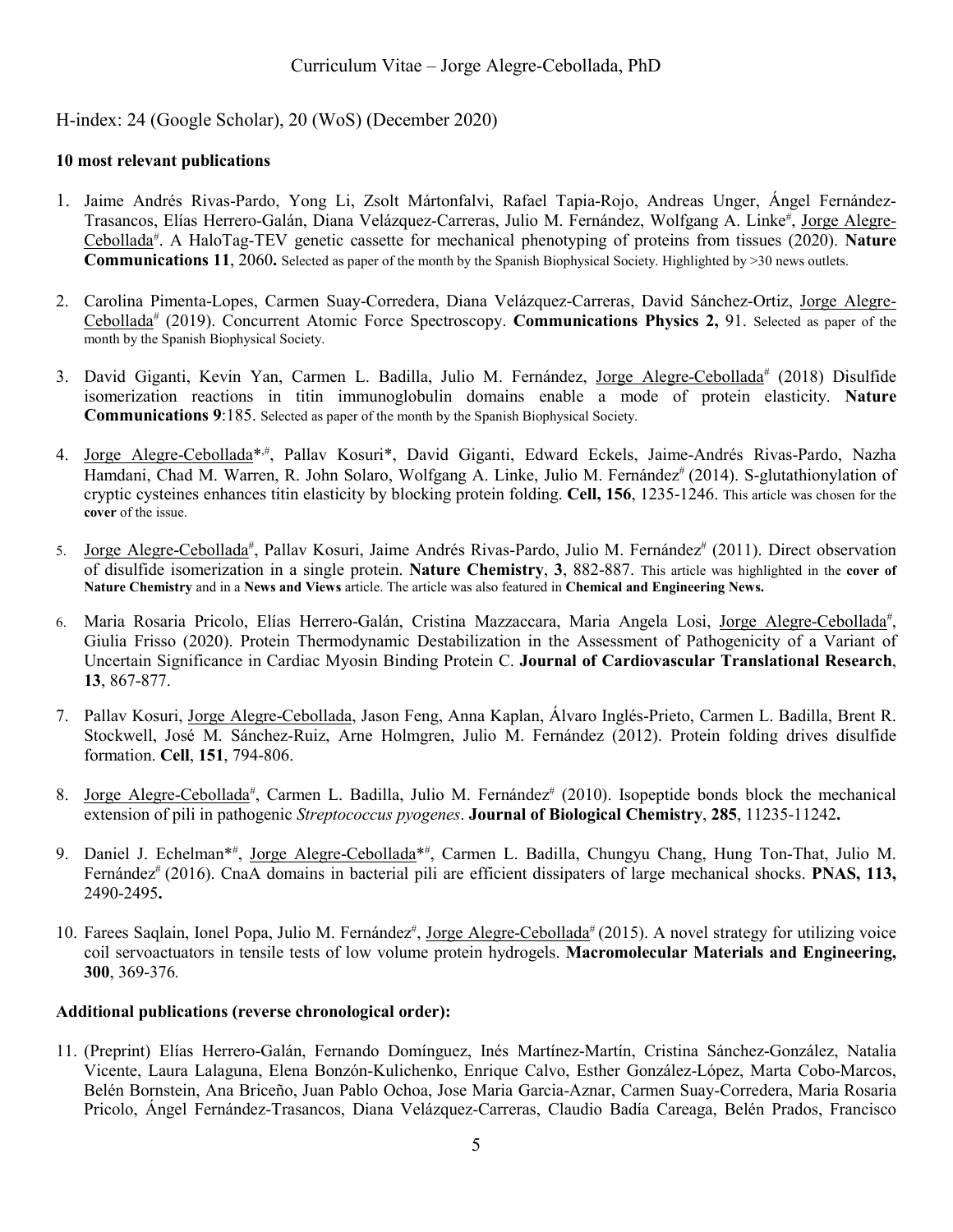Gutiérrez-Agüera, Mahmoud Abdellatif, Simon Sedej, Peter P. Rainer, David Giganti, Giovanna Giovinazzo, Juan A. Bernal, Raúl Pérez-Jiménez, Torsten Bloch Rasmussen, Thomas Morris Hey, Inmaculada Vivo-Ortega, Jesús Piqueras-Flores, Enrique Lara-Pezzi, Jesús Vázquez, Pablo Garcia-Pavia<sup>#</sup>, Jorge Alegre-Cebollada<sup>#</sup> (2020). Conserved cysteines in titin sustain the mechanical function of cardiomyocytes. **Available i[n bioRxiv](https://www.biorxiv.org/content/10.1101/2020.09.05.282913v1)**.

- 12. (Preprint) Carmen Suay-Corredera, Maria Rosaria Pricolo, Diana Velázquez-Carreras, Carolina Pimenta-Lopes, David Sánchez-Ortiz, Iñigo Urrutia-Irazabal, Silvia Vilches, Fernando Dominguez, Giulia Frisso, Lorenzo Monserrat, Pablo García-Pavía, Elías Herrero-Galán, Jorge Alegre-Cebollada<sup>#</sup> (2020). Nanomechanical phenotypes in cMyBP-C mutants that cause hypertrophic cardiomyopathy. **Available in [bioRxiv](https://www.biorxiv.org/content/10.1101/2020.09.19.304618v1)**.
- 13. (Preprint) Carmen Suay-Corredera, Maria Rosaria Pricolo, Elías Herrero-Galán, Diana Velázquez-Carreras, David Sánchez-Ortiz, Diego García-Giustiniani, Javier Delgado, Juan José Galano-Frutos, Helena García-Cebollada, Silvia Vilches, Fernando Domínguez, María Sabater Molina, Roberto Barriales-Villa, Giulia Frisso, Javier Sancho, Luis Serrano, Pablo García-Pavía, Lorenzo Monserrat, Jorge Alegre-Cebollada<sup>#</sup> (2020) Protein haploinsufficiency drivers identify *MYBPC3* mutations that cause hypertrophic cardiomyopathy. **Available in [medRxiv](https://www.medrxiv.org/content/10.1101/2020.05.04.20087726v1)**.
- 14. José A. Nicolás-Ávila, Ana V. Lechuga-Vieco, Lorena Esteban-Martínez, María Sánchez-Díaz, Elena Díaz-García, Demetrio J. Santiago, Andrea Rubio-Ponce, Jackson LiangYao Li, Akhila Balachander, Juan A. Quintana, Raquel Martínez-de-Mena, Beatriz Castejón-Vega, Andrés Pun-García, Paqui G.Través, Elena Bonzón-Kulichenko, Fernando García-Marqués, Lorena Cussó, Noelia A-González, Andrés González-Guerra, Marta Roche-Molina, Sandra Martin-Salamanca, Georgiana Crainiciuc, Gabriela Guzmán, Jagoba Larrazabal, Elías Herrero-Galán, Jorge Alegre-Cebollada, Greg Lemke, Carla V. Rothlin, Luis Jesús Jimenez-Borreguero, Guillermo Reyes, Antonio Castrillo, Manuel Desco, Pura Muñoz-Cánoves, Borja Ibáñez, Miguel Torres, Lai Guan Ng, Silvia G. Priori, Héctor Bueno, Jesús Vázquez, Mario D. Cordero, Juan A.Bernal, José A.Enríquez, Andrés Hidalgo (2020). A Network of Macrophages Supports Mitochondrial Homeostasis in the Heart. **Cell**, **183**, 94-109.
- 15. Asier Echarri, Dácil M. Pavón, Sara Sánchez, María García-García, Enrique Calvo, Carla Huerta-López, Diana Velázquez-Carreras, Christine De Viaris, Nicholas Ariotti, Ana Lázaro-Carrillo, Raffaele Strippoli, David De Sancho, Jorge Alegre-Cebollada, Christophe Lamaze, Robert G. Parton and Miguel A. Del Pozo (2019). An Abl-FPB17 mechanosensing system couples local plasma membrane curvature and stress fiber remodeling during mechanoadaptation. **Nature Communications**, **10**, 5828.
- 16. (Review) Elías Herrero-Galán<sup>#</sup>, Inés Martínez-Martín, Jorge Alegre-Cebollada<sup>#</sup> (2019) Redox regulation of protein nanomechanics in health and disease: Lessons from titin. **Redox Biology**, **21**, 101074.
- 17. Aitor Manteca, Jörg Schönfelder, Alvaro Alonso-Caballero, Marie J. Fertin, Nerea Barruetabeña, Bruna F. Faria, Elias Herrero-Galán, Jorge Alegre-Cebollada, David De Sancho, Raul Perez-Jimenez (2017). Mechanochemical evolution of the giant muscle protein titin as inferred from resurrected proteins. **Nature Structural and Molecular Biology**, **24**, 652-657. This article was chosen for the **cover** of the issue.
- 18. Esperanza Rivera-de-Torre, Sara García-Linares, Jorge Alegre-Cebollada, Javier Lacadena, José G. Gavilanes and Álvaro Martínez-del-Pozo (2016) Synergistic action of actinoporin isoforms from the same sea anemone species assembled into functionally active heteropores. **Journal of Biological Chemistry**, **291**, 14109-14119.
- 19. Jaime Andrés Rivas-Pardo, Jorge Alegre-Cebollada, César A. Ramírez-Sarmiento, Julio M. Fernández, Victoria Guixé (2015) Identifying sequential substrate binding at the single-molecule level by enzyme mechanical stabilization. **ACS Nano**, **9**, 3996-4005.
- 20. Carles Solsona, Thomas B. Kahn, Carmen L. Badilla, Cristina Álvarez-Zaldiernas, Juan Blasi, Julio M. Fernandez, Jorge Alegre-Cebollada (2014). Altered thiol chemistry in human amyotrophic lateral sclerosis-linked mutants of superoxide dismutase 1. **Journal of Biological Chemistry**, **289**, 26722-26732.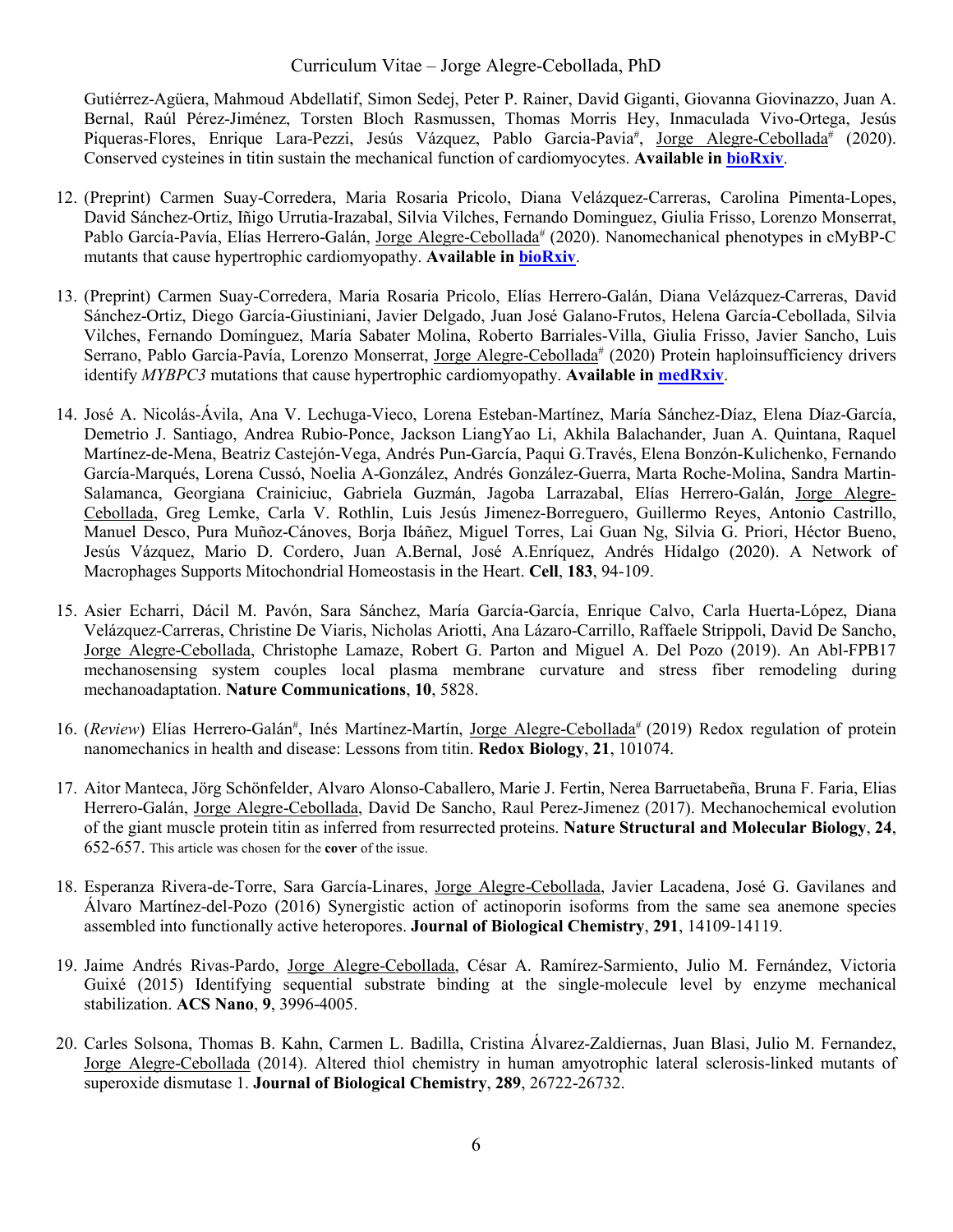- 21. Ionel Popa, Ronen Berkovich, Jorge Alegre-Cebollada, Carmen L. Badilla, Jaime Andres Rivas-Pardo, Yukinori Taniguchi, Masaru Kawakami, Julio M. Fernández (2013). Nanomechanics of HaloTag Tethers. **Journal of the American Chemical Society**, **135**, 12762-12771.
- 22. Ionel Popa, Pallav Kosuri, Jorge Alegre-Cebollada, Sergi Garcia-Manyes, Julio M. Fernandez (2013). Force dependency of biochemical reactions measured by single molecule force-clamp spectroscopy. **Nature Protocols, 8**, 1261-76.
- 23. David Giganti, Jorge Alegre-Cebollada, Saioa Urresti, David Albesa-Jové, Ane Rodrigo-Unzueta, Natalia Comino, Michael Kachala, Sonia López-Fernández, Dmitri I. Svergun, Julio M. Fernández, Marcelo E. Guerin (2013). Conformational plasticity of the essential membrane-associated mannosyltransferase PimA from Mycobacteria. **Journal of Biological Chemistry**, **288**, 29797-29808.
- 24. Sara García-Linares, Inés Castrillo, Marta Bruix, Margarita Menéndez, Jorge Alegre-Cebollada; Alvaro Martinez-del-Pozo, José G Gavilanes (2013). Three-dimensional structure of the actinoporin sticholysin I. Influence of longdistance effects on protein function. **Archives of Biochemistry and Biophysics**, **532**, 39-45. This article was chosen for the **cover** of the issue.
- 25. (*Book chapter*) Raul Perez-Jimenez, Jorge Alegre-Cebollada (2013). **Enzyme catalysis at the single-molecule level**, in "Single-molecule Studies of Proteins" (Ed. Andres F. Oberhauser), Springer, New York, US.
- 26. Sergi Garcia-Manyes, Carmen L. Badilla, Jorge Alegre-Cebollada, Yalda Javadi, Julio M. Fernández (2012). Spontaneous dimerization of the titin Z1-Z2 domains induces a strong nano-mechanical anchoring. **Journal of Biological Chemistry**, **287**, 20240-20247.
- 27. (*Preview*) Jorge Alegre-Cebollada, Pallav Kosuri, Julio M. Fernández (2011). Protease power strokes force proteins to unfold. **Cell**, **145**, 339-340.
- 28. Raúl Perez-Jimenez, Álvaro Inglés-Prieto, Ziming Zhao, Inmaculada Sanchez-Romero, Jorge Alegre-Cebollada, Pallav Kosuri, Sergi Garcia-Manyes, Arne Holmgren, José Manuel Sanchez-Ruiz, Erik A. Gaucher, Julio M. Fernandez (2011). Single-molecule paleoenzymology probes the chemistry of resurrected enzymes. **Nature Structural and Molecular Biology**, **18**, 592-596.
- 29. (*Review*) Lucía García-Ortega, Jorge Alegre-Cebollada, Sara García-Linares, Marta Bruix, Álvaro Martínez del Pozo, José G. Gavilanes (2011). The behaviour of sea anemone actinoporins at the water-membrane interface. **BBA-Biomembranes**, **1808**:2275-2288.
- 30. Miguel A. Pardo-Cea, Inés Castrillo; Jorge Alegre-Cebollada, Álvaro Martinez-del-Pozo, José G. Gavilanes, Marta Bruix (2011). Intrinsic local disorder and a network of charge-charge interactions are key to actinoporin membrane disruption and cytotoxicity. **FEBS Journal**, **278**, 2080-2089.
- 31. (*Review*) Jorge Alegre-Cebollada, Raúl Pérez-Jiménez, Pallav Kosuri, Julio M. Fernández (2010). Single-molecule force spectroscopy approach to enzyme catalysis. **Journal of Biological Chemistry**, **285**, 18961-18966**.**
- 32. Inés Castrillo, Nelson A. Araujo, Jorge Alegre-Cebollada, José G. Gavilanes, Álvaro Martínez del Pozo, Marta. Bruix (2010). Specific interactions of sticholysin I with model membranes: an NMR study. **PROTEINS: Structure, Function, and Bioinformatics**, **78**, 1959-1970.
- 33. Miguel A. Pardo-Cea, Jorge Alegre-Cebollada, Álvaro Martínez-del-Pozo, José G. Gavilanes, Marta Bruix (2010). 1H, 13C, and 15N NMR assignments of StnII-Y111N, a highly impaired mutant of the sea anemone actinoporin Sticholysin II. **Biomolecular NMR Assignments**, **4**, 69-72.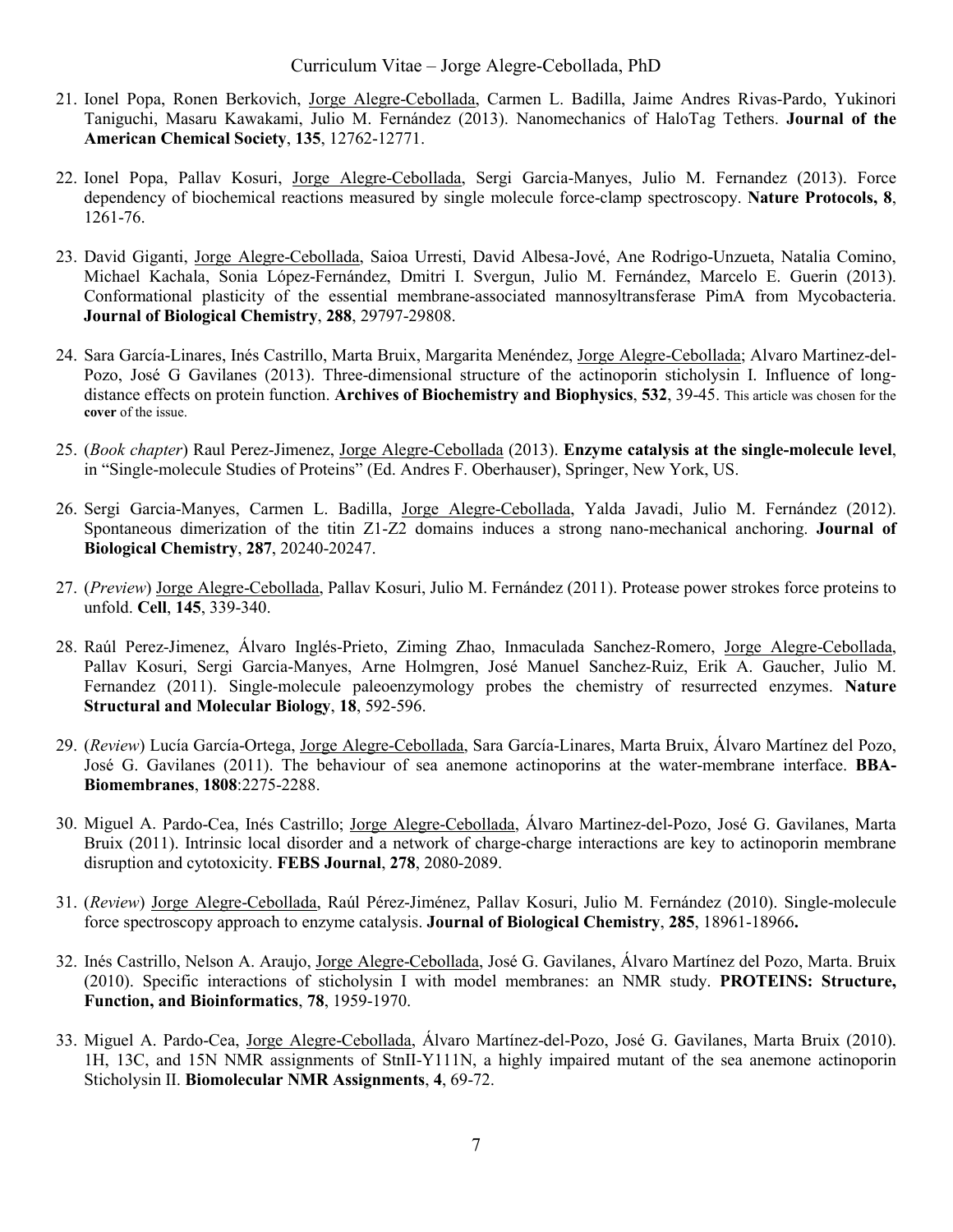- 34. Inés Castrillo, Jorge Alegre-Cebollada, Álvaro Martínez del Pozo, José G. Gavilanes, Jorge Santoro and Marta Bruix (2009**).** <sup>1</sup> H, 13C, and 15N NMR resonance assignments of the actinoporin Sticholysin I. **Biomolecular NMR Assignments**, **3**, 5-7.
- 35. Inés Castrillo, Jorge Alegre-Cebollada, Álvaro Martínez del Pozo, José G. Gavilanes, Marta Bruix (2009). **(**1)H, (13)C, and (15)N NMR assignments of StnII-R29Q, a defective lipid binding mutant of the sea anemone actinoporin Sticholysin II. **Biomolecular NMR Assignments**, **3**, 239-241.
- 36. Elisa Álvarez-García, Jorge Alegre-Cebollada, Eva Batanero, Vicente Monedero, Gaspar Pérez-Martínez, Rosa García-Fernández, José G. Gavilanes and Álvaro Martínez del Pozo (2008). *Lactococcus lactis* as a vehicle for the heterologous expression of fungal ribotoxin variants with reduced IgE-binding affinity. **Journal of Biotechnology, 134**, 1-8**.**
- 37. (*Review*) Nelson Carreras-Sangrà, Elisa Álvarez-García, Elías Herrero-Galán, Jaime Tomé, Javier Lacadena, Jorge Alegre-Cebollada, Mercedes Oñaderra, José G. Gavilanes and Álvaro Martínez del Pozo (2008). The therapeutic potential of fungal ribotoxins. **Current Pharmaceutical Biotechnology**, **9**, 153-160.
- 38. (*Book chapter*) Elías Herrero-Galán, Elisa Álvarez-García, Nelson Carreras-Sangrà, Javier Lacadena, Jorge Alegre-Cebollada, Álvaro Martínez del Pozo, Mercedes Oñaderra and José G. Gavilanes (2008). **Fungal ribotoxins: structure, function and evolution**, in "Microbial toxins: current research and future trends" (Ed. Thomas Proft). Horizon Bioscience, Norwich, UK.
- 39. Jorge Alegre-Cebollada, Michela Cunietti, Elías Herrero-Galán, José G. Gavilanes and Álvaro Martínez del Pozo (2008). Calorimetric scrutiny of lipid binding by sticholysin II toxin mutants. **Journal of Molecular Biology**, **382**, 920-930.
- 40. Jorge Alegre-Cebollada, Giorgia Clementi, Michela Cunietti, Christian Porres, Mercedes Oñaderra, José G. Gavilanes and Álvaro Martínez del Pozo (2007). Silent mutations at the 5'-end of the cDNA of actinoporins from the sea anemone *Stichodactyla helianthus* allow their heterologous overproduction in *E. coli*. **Journal of Biotechnology**, **127**, 211-221.
- 41. (*Review*) Javier Lacadena, Elisa Álvarez-García, Nelson Carreras-Sangrà, Elías Herrero-Galán, Jorge Alegre-Cebollada, Lucía García-Ortega, Mercedes Oñaderra, José G. Gavilanes and Álvaro Martínez del Pozo (2007). Fungal ribotoxins: molecular dissection of a family of natural killers. **FEMS Microbiology Reviews**, **31**, 212-237.
- 42. Jorge Alegre-Cebollada<sup>#</sup>, Álvaro Martínez del Pozo, José G. Gavilanes<sup>#</sup> and Erik Goormaghtigh (2007). Infrared spectroscopy study on the conformational changes leading to pore formation of the toxin sticholysin II. **Biophysical Journal**, **93**, 3191-3201.
- 43. (*Review*) Jorge Alegre-Cebollada, Mercedes Oñaderra, José G. Gavilanes and Álvaro Martínez del Pozo (2007). Sea anemone actinoporins: The transition from a folded soluble state to a functionally active membrane-bound oligomeric pore. **Current Protein and Peptide Science, 8**, 558-572**.**
- 44. Jorge Alegre-Cebollada, Ignacio Rodríguez-Crespo, José G. Gavilanes and Álvaro Martínez del Pozo (2006). Detergent-resistant membranes are platforms for actinoporin pore-forming activity on intact cells. **The FEBS Journal**, **273**, 863-871.
- 45. Jorge Alegre-Cebollada, Valle Lacadena, Mercedes Oñaderra, José M. Mancheño, José G. Gavilanes and Álvaro Martínez del Pozo (2004). Phenotypic selection and characterization of randomly produced non-haemolytic mutants of the toxic sea anemone protein sticholysin II. **FEBS Letters**, **575**, 14-18.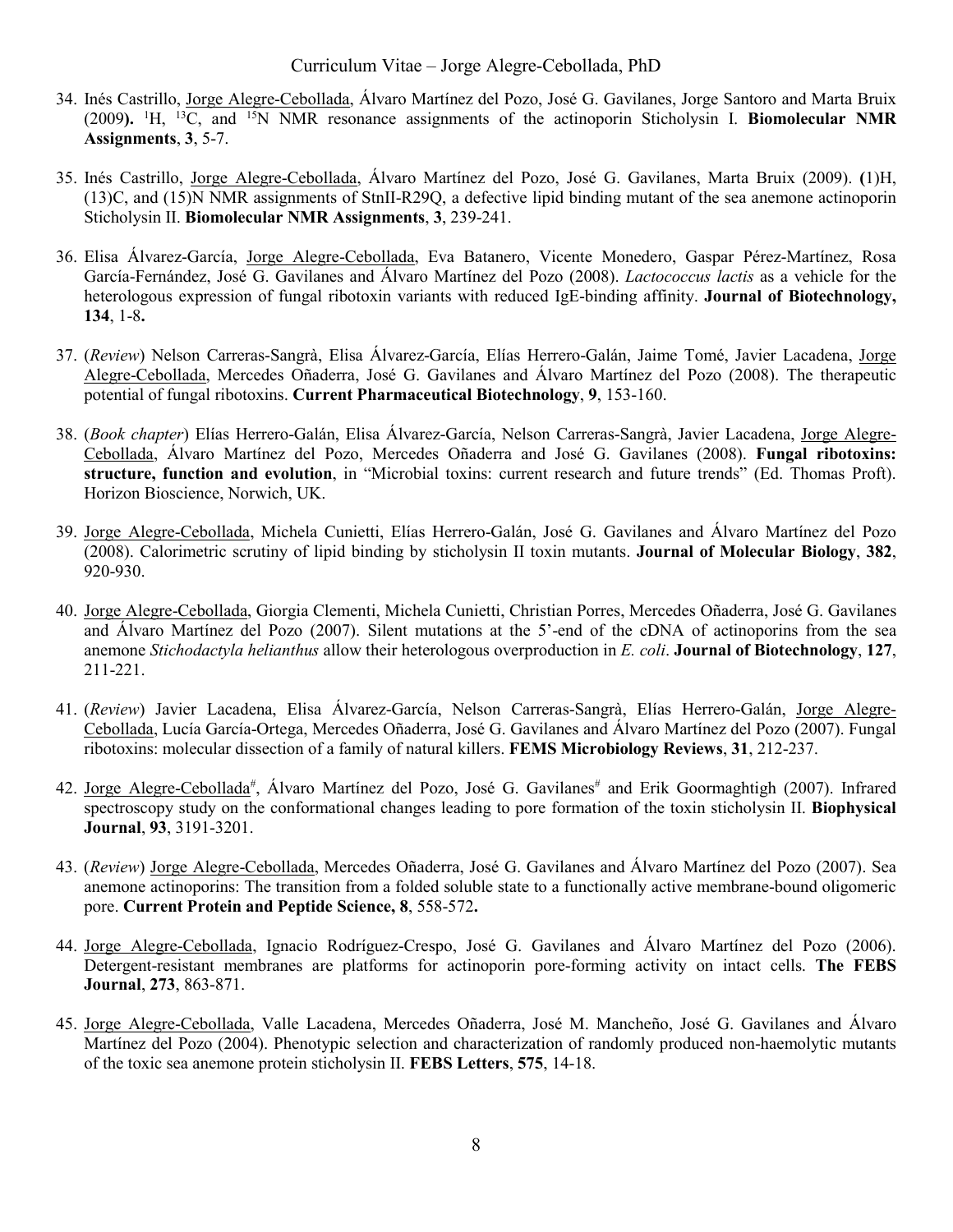## **ORAL PRESENTATIONS AND INVITED TALKS**

| Invited presentation (postponed due to covid19)<br>1.<br>International Cardiovascular Symposium at King's College London-BHF Centre of Research Excellence | 2020 |
|------------------------------------------------------------------------------------------------------------------------------------------------------------|------|
| Invited presentation (postponed due to covid19)<br>2.<br>7 <sup>th</sup> International Iberian Biophysics Congress, Coimbra, Portugal                      | 2020 |
| Invited seminar (postponed due to covid19)<br>3.<br>EMBL-Hamburg, Germany                                                                                  | 2020 |
| Invited seminar (postponed due to covid19)<br>4.<br>Center of Biological Research (CIB), Madrid, Spain                                                     | 2020 |
| 5.<br>Invited seminar (postponed due to covid19)<br>Department of Chemistry, University of Basel, Switzerland                                              | 2020 |
| Oral presentation<br>6.<br>64 <sup>th</sup> Biophysical Society meeting, San Diego, CA                                                                     | 2020 |
| <b>Invited lecture</b><br>7.<br>Chemistry Day (Foro Química y Sociedad), Palma de Mallorca, Spain                                                          | 2019 |
| <b>Keynote lecture</b><br>8.<br>Symposium celebrating the 250th anniversary of Semmelweis University, Budapest, Hungary                                    | 2019 |
| <b>Invited talk</b><br>9.<br>Meeting of the National Mechanobiology Network, Zaragoza, Spain                                                               | 2019 |
| <b>Invited seminar</b><br>10.<br>Department of Molecular Medicine and Medical Biotechnology, University of Naples Federico II, Italy                       | 2019 |
| 11.<br><b>Invited talk</b><br>XII Course on Cardiovascular Pathophysiology, CNIC, Madrid, Spain                                                            | 2018 |
| <b>Invited talk</b><br>12.<br>41 <sup>st</sup> Congress of the Spanish Society of Biochemistry and Molecular Biology, Santander, Spain                     | 2018 |
| Oral presentation<br>13.<br>47 <sup>th</sup> European Muscle Conference, Budapest, Hungary                                                                 | 2018 |
| <b>Invited talk</b><br>14.<br>2nd ELECMI International Workshop, Universidad de Zaragoza, Spain                                                            | 2018 |
| <b>Invited seminar</b><br>15.<br>IQFR-CIB Hub on Integrative Structural Biochemistry (V), Madrid, Spain                                                    | 2018 |
| <b>Invited seminar</b><br>16.<br>Biodonostia Health Research Institute, San Sebastian, Spain                                                               | 2018 |
| <b>Invited talk</b><br>17.<br>Summer School "Mechanobiology of polarised cells", Les Houches, France                                                       | 2018 |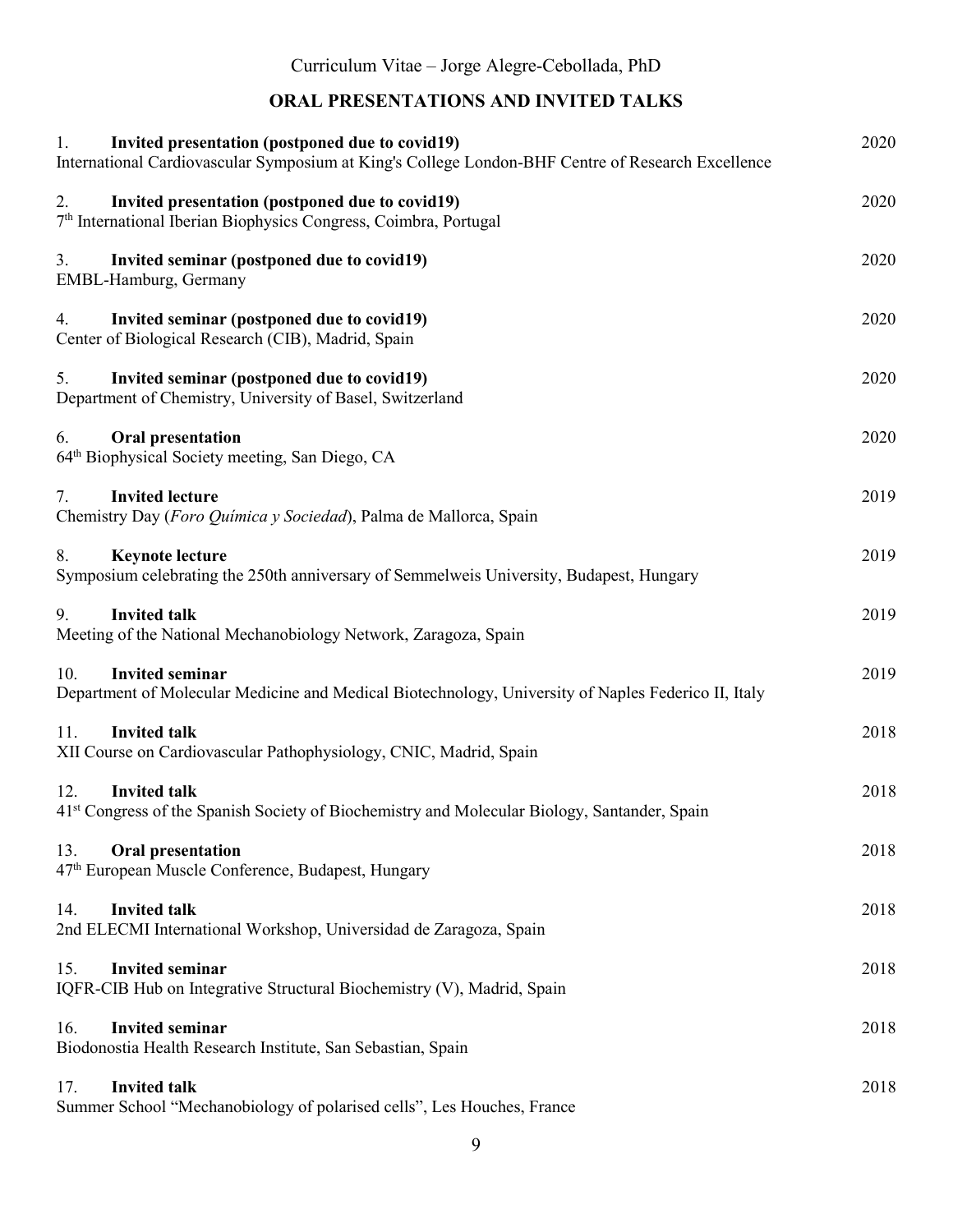| <b>Invited talk</b><br>18.<br>7 <sup>th</sup> Multifrequency AFM Conference, Madrid, Spain                                                                                     | 2018 |
|--------------------------------------------------------------------------------------------------------------------------------------------------------------------------------|------|
| 19.<br><b>Invited talk</b><br>FEBS3+ 1 <sup>st</sup> Joint Meeting of the French-Portuguese-Spanish Biochemical and Molecular Biology Societies<br>Barcelona, Spain            | 2017 |
| 20.<br><b>Oral presentation</b><br>46th European Muscle Conference, Potsdam, Germany                                                                                           | 2017 |
| <b>Invited seminar</b><br>21.<br>Department of Cell Biology and Immunology, Center for Molecular Biology (CBM-Severo Ochoa), Madrid, Spain                                     | 2017 |
| <b>Invited seminar</b><br>22.<br>IMDEA - Nanoscience, Madrid, Spain                                                                                                            | 2017 |
| <b>Invited seminar</b><br>23.<br>Department of Structural and Computational Biology, University of Vienna & Max Perutz Laboratories, Austria                                   | 2017 |
| <b>Invited seminar</b><br>24.<br>Institute of Science and Technology, Austria                                                                                                  | 2017 |
| <b>Invited seminar</b><br>25.<br>Institute of Biomedicine of Seville, Spain                                                                                                    | 2017 |
| Oral presentation and co-chair of the platform "Cardiac Muscle Mechanics and Structure"<br>26.<br>61 <sup>st</sup> Biophysical Society meeting, New Orleans, LA                | 2017 |
| 27.<br><b>Invited talk</b><br>Mechanobiology across Networks Conference, Barcelona, Spain                                                                                      | 2016 |
| <b>Invited seminar</b><br>28.<br>Department of Condensed Matter Physics, University of Barcelona, Spain                                                                        | 2016 |
| 29.<br><b>Oral presentation</b><br>39th Congress of the Spanish Society of Biochemistry and Molecular Biology, Salamanca, Spain<br>$Ist$ Workshop of the Emerging Investigator | 2016 |
| 30.<br><b>Oral presentation</b><br>5th International Iberian Biophysics Congress, Porto, Portugal                                                                              | 2016 |
| <b>Invited Seminar</b><br>31.<br>Department of Physiology and Cardiothoracic Surgery, University of Porto, Portugal                                                            | 2016 |
| <b>Invited Seminar</b><br>32.<br>Institute of Materials Science of Madrid (ICMM-CSIC), Madrid, Spain                                                                           | 2015 |
| <b>Invited seminar</b><br>33.<br>Department of Biochemistry and Molecular Biology I, Complutense University, Madrid, Spain                                                     | 2015 |
| <b>Invited seminar</b><br>34.<br>Medical Research Institute, Hospital Universitario de La Princesa, Madrid, Spain<br>1 <sub>0</sub>                                            | 2015 |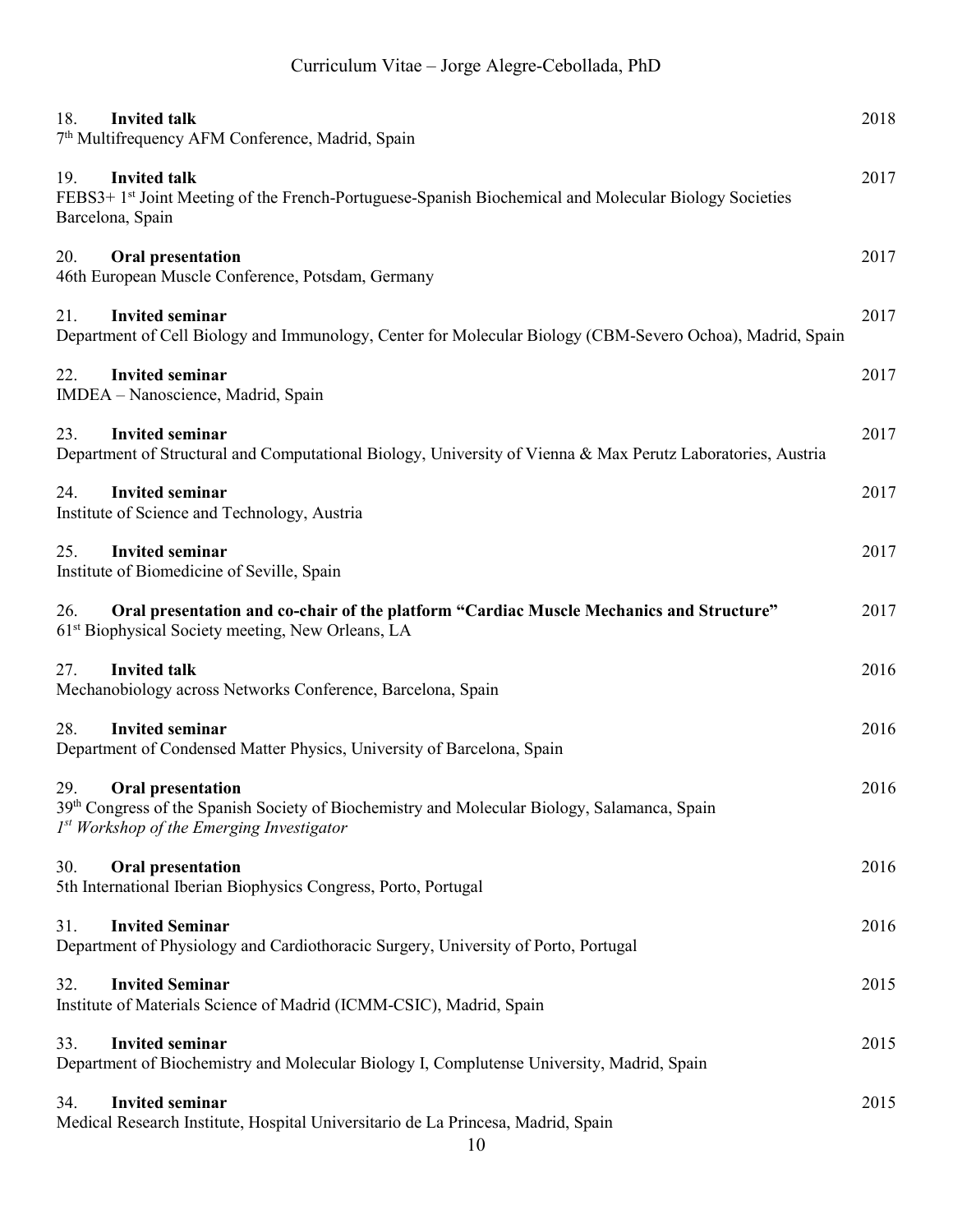| 35.<br>Oral presentation<br>Health in Code, A Coruña, Spain                                                                                                        | 2014 |
|--------------------------------------------------------------------------------------------------------------------------------------------------------------------|------|
| <b>Invited seminar</b><br>36.<br>Spanish National Center of Biotechnology (CNB-CSIC), Madrid, Spain                                                                | 2014 |
| <b>Invited talk</b><br>37.<br>XIV International Congress of the Spanish Biophysical Society, Alcalá de Henares, Spain                                              | 2014 |
| 38.<br>Oral presentation and co-chair of the platform "Fiber & Molecular Mechanics & Structure"<br>58 <sup>th</sup> Biophysical Society meeting, San Francisco, CA | 2014 |
| 39.<br>Oral presentation<br>Department of Physiology and Biophysics, University of Washington, Seattle, WA                                                         | 2014 |
| <b>Oral presentation</b><br>40.<br>Earl Stadtman Symposium on Molecular Biology and Biochemistry, NIH, Bethesda, MD                                                | 2014 |
| Oral presentation<br>41.<br>Department of Biochemistry, UNAM, Mexico City, Mexico                                                                                  | 2013 |
| <b>Invited speaker</b><br>42.<br>3rd USA-Mexico Workshop in Biological Chemistry. Guanajuato, Mexico                                                               | 2013 |
| Oral presentation<br>43.<br>Department of Cardiovascular Physiology, Ruhr University Bochum, Germany                                                               | 2013 |
| Oral presentation<br>44.<br>Department of Medicine, Microbiology Section, Imperial College London, UK                                                              | 2013 |
| 45.<br>Oral presentation<br>Department of Molecular Biology and Biotechnology, University of Sheffield, UK                                                         | 2013 |
| <b>Oral presentation</b><br>46.<br>National Institute of Cardiovascular Research (CNIC), Madrid, Spain                                                             | 2013 |
| Oral presentation<br>47.<br>Department of Biochemistry, University of Oxford, UK                                                                                   | 2013 |
| Oral presentation<br>48.<br>Gordon Research Seminar, "Thiol-Based Redox Regulation & Signalling", Lewiston, ME                                                     | 2012 |
| Oral presentation and co-chair of the platform "Molecular Mechanics & Force Spectroscopy"<br>49.<br>56 <sup>th</sup> Biophysical Society meeting, San Diego, CA    | 2012 |
| 50.<br>Oral presentation<br>Physical Chemistry Seminar Series, Department of Chemistry, Columbia University, NY                                                    | 2012 |
| <b>Oral presentation</b><br>51.<br>Departmental Retreat, Department of Biological Sciences, Columbia University, NY                                                | 2011 |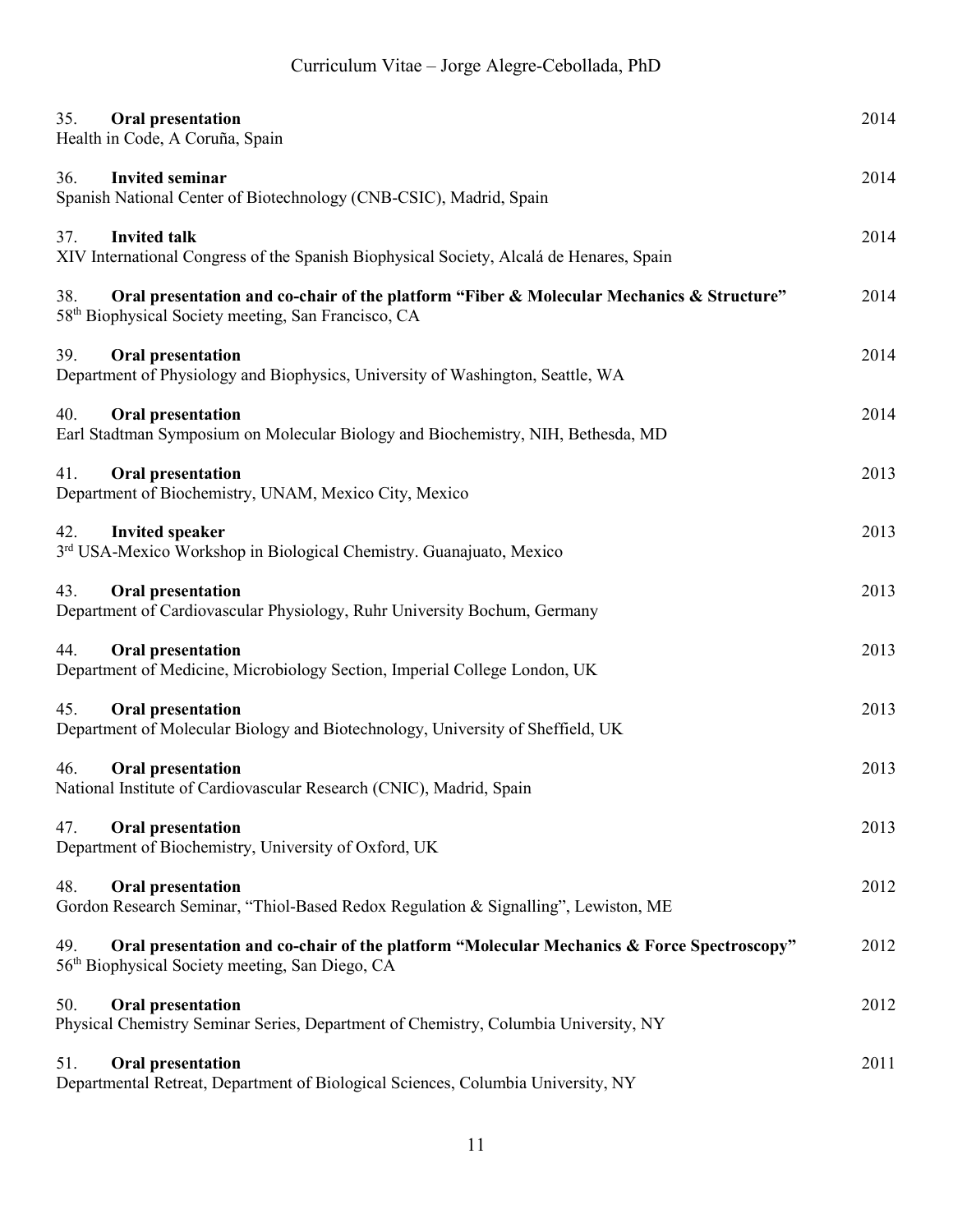| Curriculum Vitae – Jorge Alegre-Cebollada, PhD                                                                                                                                                                                                                                                     |             |
|----------------------------------------------------------------------------------------------------------------------------------------------------------------------------------------------------------------------------------------------------------------------------------------------------|-------------|
| 52.<br><b>Oral presentation</b><br>XI Spanish Biophysical Society meeting, Murcia, Spain                                                                                                                                                                                                           | 2011        |
| 53.<br>Oral presentation<br>27th Congress of the Spanish Society of Biochemistry and Molecular Biology, Lleida, Spain                                                                                                                                                                              | 2004        |
| <b>ORGANIZATION OF SCIENTIFIC EVENTS</b>                                                                                                                                                                                                                                                           |             |
| 42th SEBBM conference (Madrid, Spain)<br>Scientific Committee                                                                                                                                                                                                                                      | 2019        |
| Joint 12th EBSA and 10th ICBP-IUPAP Biophysics Congress (Madrid, Spain)<br><b>Organizing Committee</b>                                                                                                                                                                                             | 2019        |
| <b>CNIC</b> (Madrid, Spain)<br>Co-organizer of the VI CNIC conference "Mechanical forces in physiology and disease"<br>Competitive funding obtained: EMBO Keynote Lecture (1000 EUR), EMBO Young Investigator Lecture (800 EUR),<br>Company of Biologists (£2000), SBE (600 EUR), SEBBM (1000 EUR) | 2016        |
| <b>CNIC</b> (Madrid, Spain)<br>Co-organizer of the "Mechanobiology" series of Seminars                                                                                                                                                                                                             | from $2014$ |
| <b>TEACHING EXPERIENCE</b>                                                                                                                                                                                                                                                                         |             |
| <b>Complutense University, Degree in Biochemistry</b><br>Guest lecturer in the course "Biophysics and Bioinformatics"                                                                                                                                                                              | from 2020   |
| University of Zaragoza, Master in Biomedical Engineering (Zaragoza, Spain)<br>Guest lecturer in the course "Cell Mechanobiology"                                                                                                                                                                   | 2020        |
| <b>Complutense University, Summer School (El Escorial, Spain)</b><br>Lecturer in course "2019: international year of the periodic table. The impact of Chemistry in Society"                                                                                                                       | 2019        |
| <b>Complutense University of Madrid, Master in Biomedical Physics (Madrid, Spain)</b><br>Guest lecturer in the course "Molecular Biophysics"<br>Topic: "Protein Mechanics by Single-Molecule Methods"                                                                                              | from 2018   |
| <b>Complutense University, Summer School (El Escorial, Spain)</b><br>Lecturer in course "New manners of dissemination of research in health: beyond classical scientific publications"                                                                                                             | 2017        |
| <b>Autonomous University, Master in Biomolecules and Cell Dynamics (Madrid, Spain)</b><br>Guest lecturer in the course "Biomolecular nanomachines"<br>Topic: "The machinery of muscle contraction"                                                                                                 | from 2017   |
| <b>Autonomous University (Madrid, Spain)</b><br>Guest lecturer in the Masters Program in Molecular Biosciences<br>Topic: "Moral dilemmas in scientific research"                                                                                                                                   | from 2016   |
| <b>CNIC and Autonomous University of Madrid, Master in Molecular Biomedicine (Madrid, Spain)</b><br>Coordinator of the course "Insight into cardiovascular pathology research"                                                                                                                     | 2017-2020   |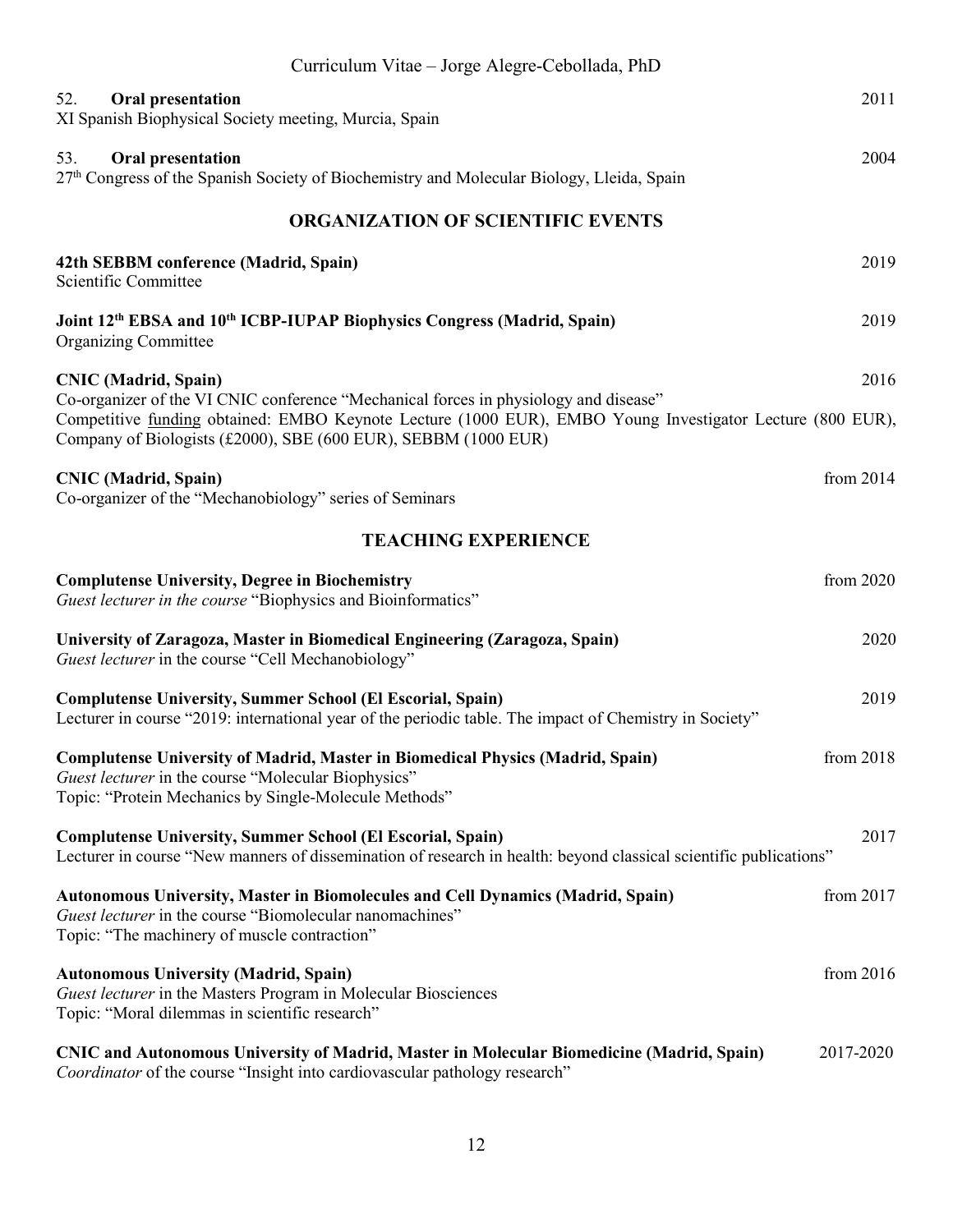| Curriculum Vitae – Jorge Alegre-Cebollada, PhD                                                                                                                                                                                                                                                                            |
|---------------------------------------------------------------------------------------------------------------------------------------------------------------------------------------------------------------------------------------------------------------------------------------------------------------------------|
| from $2016$<br><b>CNIC and Autonomous University of Madrid, Master in Molecular Biomedicine (Madrid, Spain)</b><br>Guest lecturer in the course "Insight into cardiovascular pathology research"<br>Topic: "From single molecules to heart disease"                                                                       |
| 2016<br><b>Complutense University, Degree in Biology (Madrid, Spain)</b><br>Guest lecturer in the course "Biotechnology of Enzymes", invited by Jesús Pérez-Gil<br>Topic: "Single-molecule enzymology                                                                                                                     |
| <b>Complutense University, Degree in Biochemistry (Madrid, Spain)</b><br>2016, 2018<br>Guest lecturer in the course "Enzymology", invited by Jesús Pérez-Gil<br>Topic: "Single-molecule enzymology"                                                                                                                       |
| 2015<br><b>Complutense University (Madrid, Spain)</b><br>Guest lecturer in the opening session of the Masters Program in Biochemistry, Molecular Biology and Biomedicine<br>Topic: "Moral dilemmas in scientific research"                                                                                                |
| Autonomous University of Madrid - UAM (Madrid, Spain)<br>2015<br>Guest lecturer in the course of Contemporary Humanities: "What do I do now? Problem solving in different situations"<br>Coordinated by Teresa Sanz García and Félix García Moriyón<br>Topic: "Moral dilemmas in scientific research"                     |
| Complutense University, Master in Biochemistry, Molecular Biology and Biomedicine (Madrid, Spain)<br>2014<br>Guest lecturer in the course "Protein structure and function and proteomics", coordinated by Oscar Palomares<br>Topic: Application of single-molecule techniques to the study of proteins                    |
| 2011, 2013<br><b>Columbia University, Department of Biological Sciences (New York, NY)</b><br>Guest lecturer in the course "Single-molecule Approaches to Biology", coordinated by Prof. Julio M. Fernández<br>1 class per year. An introductory lecture is followed by discussion of recent single-molecule publications |
| 2011<br><b>Spanish Government, ANECA</b><br>Certification to teach at the Assistant Professor level (Spanish equivalent, Profesor Contratado Doctor)<br>This teaching certification is required to become Assistant Professor at any Spanish University                                                                   |
| 2003-2008<br>Complutense University, Department of Biochemistry and Molecular Biology (Madrid, Spain)<br>Teaching Assistant in the Biochemistry Laboratory for Undergraduates<br>5 Academic Years                                                                                                                         |
| 20-30 students perform under my guidance basic experiments such as isolation of DNA, determination of kinetic<br>parameters of enzymes, and separation of proteins by chromatography and electrophoresis                                                                                                                  |
| Complutense University, Graduate Program in Biochemistry and Molecular Biology (Madrid, Spain)<br>2008<br>Guest lecturer in the course for graduate students "Structure of Proteins", coordinated by Prof. Rosalía Rodríguez<br>Topic: Application of infrared spectroscopy to the study of proteins                      |
| Milan-Bicocca University (Milan, Italy) & Complutense University (Madrid, Spain)<br>2005<br>Co-supervisor of the Thesis work of Masters student Giorgia Clementi<br>Thesis Title: Heterologous expression and purification of the cytolytic protein Sticholysin I from cytolytic sea anemone<br>Stichodactyla helianthus  |
| <b>SUPERVISION AND MENTORING ACTIVITIES</b><br><b>Current postdoctoral scientists</b>                                                                                                                                                                                                                                     |

Maria Rosaria Pricolo (since 2019) Elías Herrero-Galán (since 2014)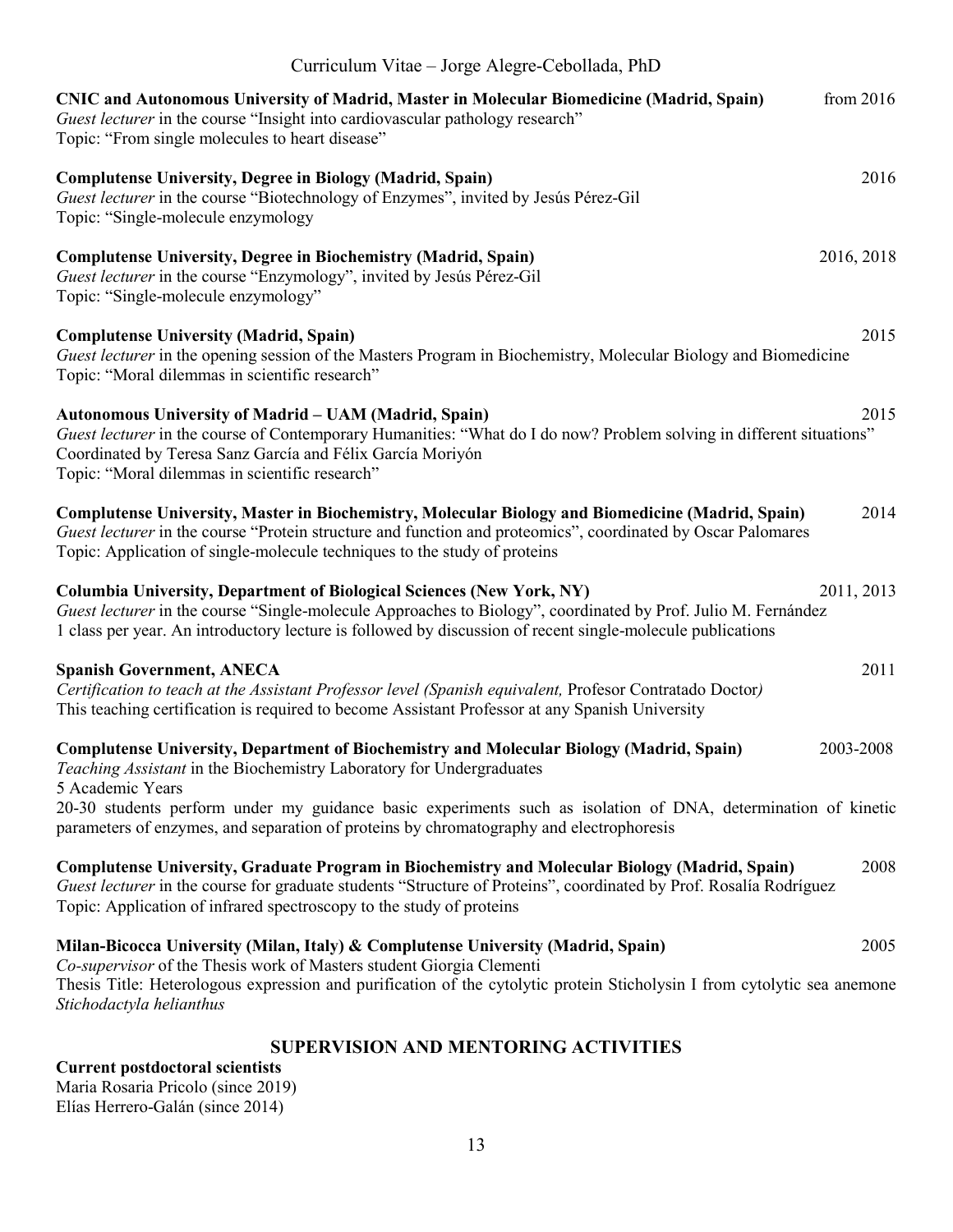#### **Current PhD students**

Inés Martínez Martín (since 2017. 2018 BSc in Biochemistry; 2019 MSc in Biophysics with honors, La Caixa Fellow) Agata Bak (since 2019) María Sánchez Díaz (since 2017, co-supervised by Andrés Hidalgo, CNIC) Carmen Suay-Corredera (since 2017, awarded a competitive PhD Fellowship – FPI-SO program BES-2016-076638) Carla Huerta-López (since 2015, awarded a competitive EMBO-short term fellowship)

#### **Current technicians**

Diana Velázquez-Carreras (since 2014) Manuel Antonio Orial Muriel (since 2020) Laura Sen (since 2020)

#### **Current Residents in Medicine**

David Sánchez Ortiz (since 2017, 2019 MD with honors)

### **Current Undergraduate students**

Irene Medrano (since 2020) Iván Zumeta (since 2020)

#### **Complutense University (Spain)** 2020

Master Thesis (Laura Sen)

**University of Alcalá de Henares (Spain)** 2020

Master Thesis (Nallely Nava)

### **Autonomous University of Madrid (Spain)** 2020

Degree Thesis (Francisco Martín Zamora)

| <b>Autonomous University of Madrid-UAM (Spain)</b>                 | 2020 |
|--------------------------------------------------------------------|------|
| <b>Condensed MatterPhysics, Nanoscience and Biophysics program</b> |      |
| Member of Thesis Committee, Adrián del Valle García                |      |
| <b>Autonomous University of Madrid-UAM (Spain)</b>                 | 2020 |
| <b>Molecular Biosciences Program</b>                               |      |
| Member of Thesis Committee, Antonio Quílez Álvarez                 |      |

## **Autonomous University of Madrid** 2019 Master Thesis (Niels Groenewegen)

## **CNIC** 2019 Laboratory rotation – technical personnel (Israel Anguiano)

#### **Autonomous University of Madrid-UAM (Spain)** 2019 **Soft Matter Physics, Nanoscience and Biophysics Program** Member of Thesis Committee, Pablo David García López

**University of Naples Federico II (Italy)** 2019 **Department of Molecular Medicine and Medical Biotechnology** Member of Thesis Committee, Class of 2017/2018

| <b>Autonomous University of Madrid-UAM (Spain)</b> | 2019 |
|----------------------------------------------------|------|
| <b>Neurosciences Program</b>                       |      |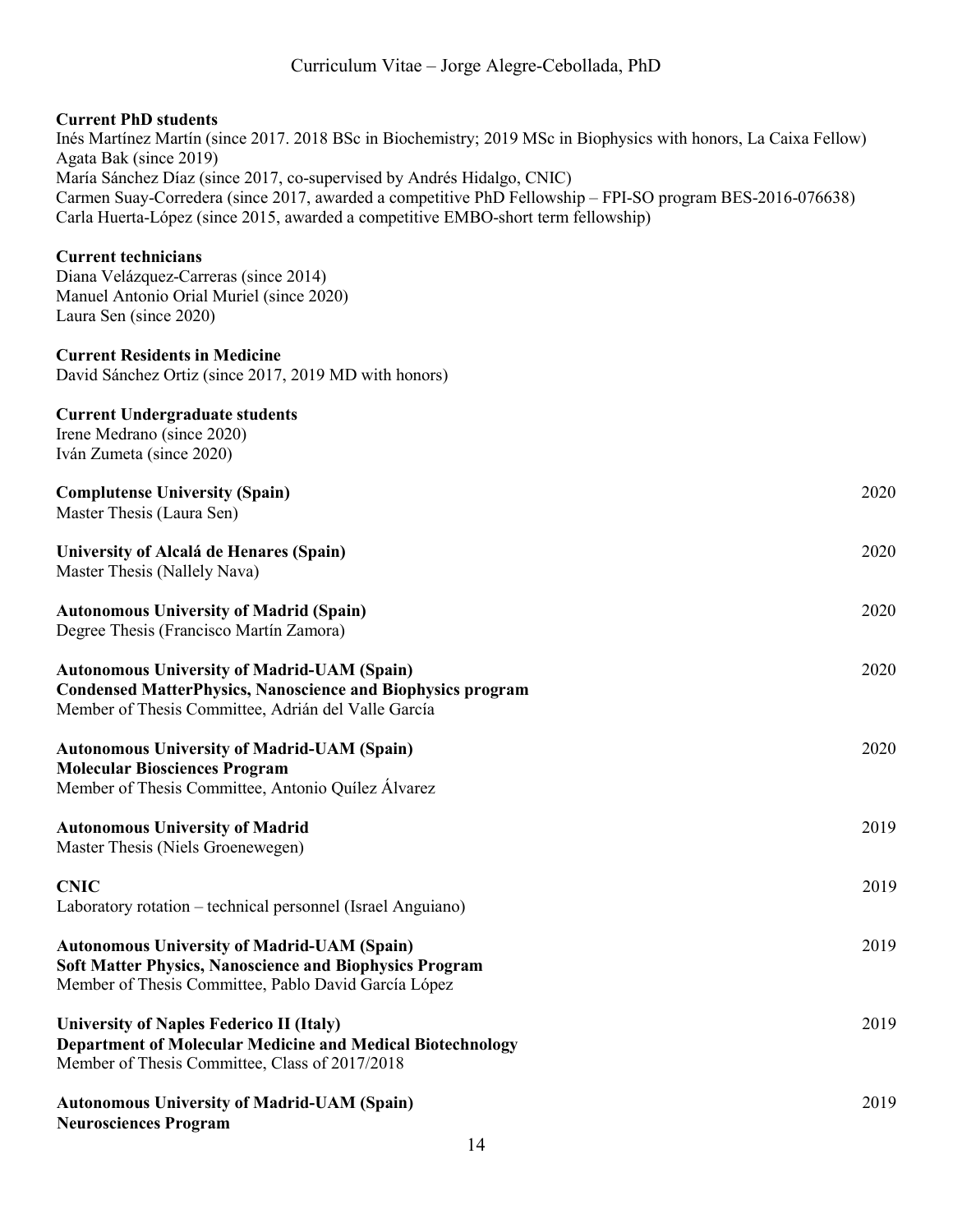| Curriculum Vitae - Jorge Alegre-Cebollada, PhD |  |
|------------------------------------------------|--|
|                                                |  |

| Member of Thesis Committee, María del Carmen Fernández Ramírez                                                                                                                               |           |
|----------------------------------------------------------------------------------------------------------------------------------------------------------------------------------------------|-----------|
| <b>Autonomous University of Madrid-UAM (Spain)</b><br><b>Molecular Biosciences Program</b><br>Member of Thesis Committee, Roberto Moreno Vicente                                             | 2018      |
| <b>CNIC</b><br>Member of Thesis Committee, Cristina Márquez López                                                                                                                            | 2018      |
| <b>University of León</b><br>Master Thesis (Andrea Rodríguez Blanco)                                                                                                                         | 2018      |
| <b>Autonomous University of Madrid-UAM (Spain)</b><br><b>Molecular Biosciences Program</b><br>Member of Thesis Committee, Minerva Bosch Fortea                                               | 2018      |
| King's College London (UK)<br>Member of Thesis Committee, Amy E. M. Beedle                                                                                                                   | 2018      |
| <b>CNIC</b><br>Laboratory rotation – technical personnel (Natalia Vicente)                                                                                                                   | 2017-2019 |
| <b>Autonomous University of Madrid-UAM (Spain)</b><br><b>Condensed Matter Physics, Nanoscience, and Biophysics Program</b><br>Member of Thesis Committee, César López Pastrana               | 2017      |
| <b>University of Barcelona (Spain)</b><br>Masters Thesis work (Carolina Lopes)                                                                                                               | 2017      |
| <b>CNIC</b><br>Member of Thesis Committee, Giulio Fulgoni, María García-García                                                                                                               | 2016      |
| CNIC, European Commission International Training Network "BIOPOL" (Madrid, Spain)<br>Secondary co-supervisor of PhD students Víctor Jiménez, Antonio Quílez                                  | 2016-2018 |
| <b>Complutense University (Madrid, Spain)</b><br>Masters Thesis work (Cristina Sánchez, Carmen Suay)                                                                                         | 2016      |
| <b>Autonomous University of Madrid-UAM, Molecular Biology PhD Program (Spain)</b><br>Member of Thesis Committee, Albert Galera                                                               | 2016      |
| <b>CNIC</b> (Madrid, Spain)<br>Laboratory rotation for MDs who are doing their residency in cardiology ( $\text{Res}(\partial_c CNIC$ program)<br>María Plaza (2016), Andrés Escudero (2017) | from 2016 |
| <b>Autonomous University of Madrid-UAM, Biophysics PhD Program (Spain)</b><br>Member of Thesis Committee, Jörg Schönfelder                                                                   | 2015      |
| University of Seville, Department of Vegetal Biochemistry and Molecular Biology (Spain)<br>Member of Thesis Committee, Andrés Manuel Vera Gómez                                              | 2015      |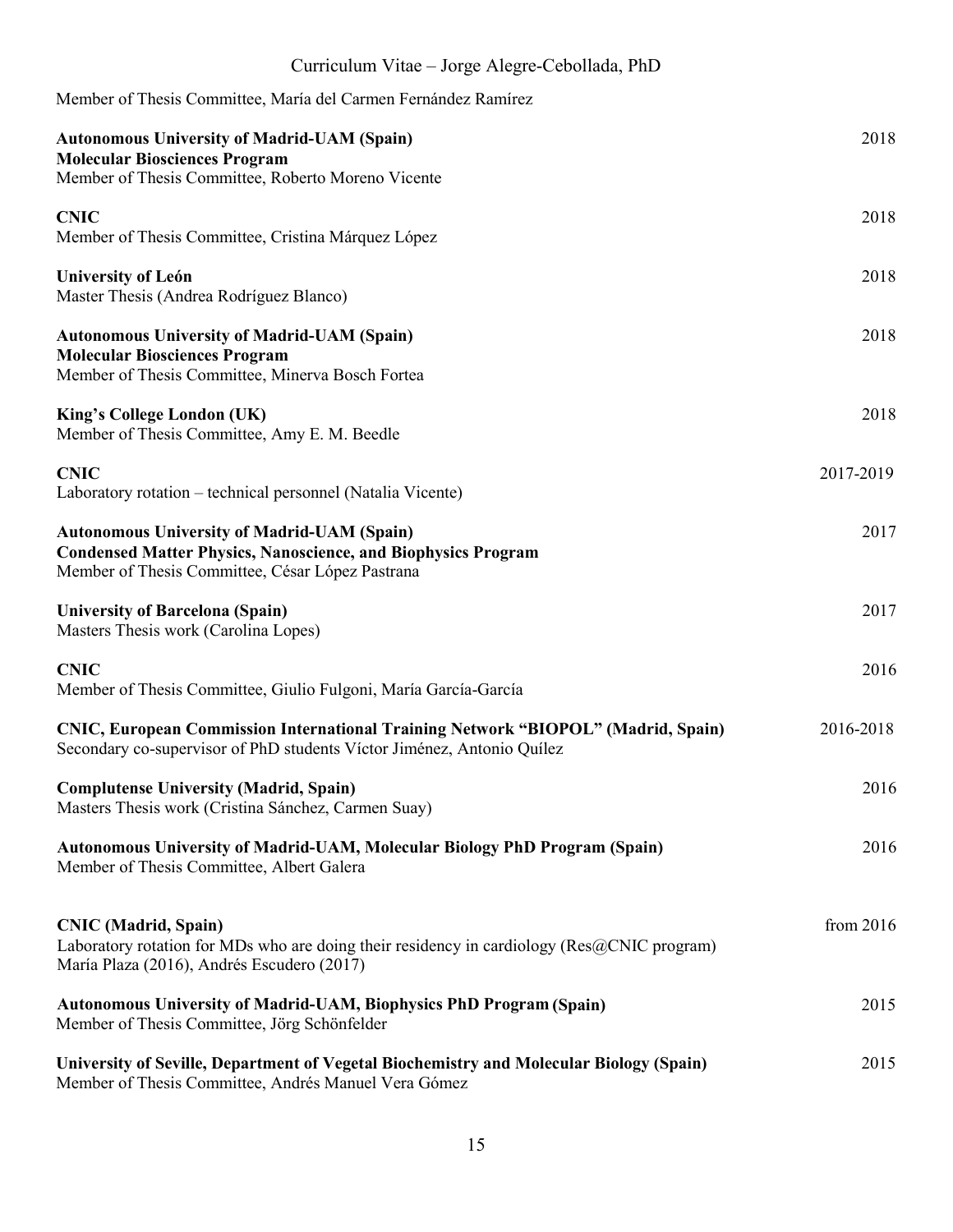| Curriculum Vitae – Jorge Alegre-Cebollada, PhD                                                                                                                                                                                                                             |             |
|----------------------------------------------------------------------------------------------------------------------------------------------------------------------------------------------------------------------------------------------------------------------------|-------------|
| University of Alcalá de Henares (Spain)<br>Undergraduate Thesis work (Cristina Sánchez)                                                                                                                                                                                    | 2015        |
| <b>Autonomous University of Madrid-UAM, Department of Condensed Matter (Spain)</b><br>Member of Thesis Committee, Benjamin Gollnick                                                                                                                                        | 2014        |
| <b>CNIC</b> (Madrid, Spain)                                                                                                                                                                                                                                                | from $2014$ |
| Laboratory rotation for undergraduate students (CICERONE program)<br>Carmen Suay (2014, 2015), Carla Huerta (2015), Ricardo Esteban (2016), Íñigo Urrutia (2016), Inés Martínez (2017)<br>David Sánchez (2017, 2018), Manuel Mayo (2018), Luis Gutiérrez (2018)            |             |
| Columbia University, Department of Biological Sciences (New York, NY)<br>Laboratory rotation (graduate students)<br>Daniel Echelman (MD/PhD, 2013), Edward Eckels (MD/PhD, 2012), Kausik Regunath (PhD-Biology, 2010)                                                      | 2010-2013   |
| Columbia University, Department of Biological Sciences (New York, NY)<br>Thesis work (Pallav Kosuri)                                                                                                                                                                       | 2012        |
| Columbia University, Department of Biological Sciences (New York, NY)<br>Summer rotation program for undergraduate students (SURF program)<br>Farees Saqlain (2013), Ido Haimi (2012)                                                                                      | 2012, 2013  |
| <b>Complutense University, Department of Biochemistry and Molecular Biology (Madrid, Spain)</b><br>Rotation program for international undergraduate students (ERASMUS)<br>Michela Cunietti (Italy, 2006), Giorgia Clementi (Italy, 2005), Christian Porres (Germany, 2004) | 2004-2006   |

#### **SERVICE AND OUTREACH**

#### *Ad hoc reviewer*

Scientific Journals: Nature Communications, eLife, PNAS, JACS, ACS Nano, Redox Biology, PLOS-One, Biophysical Journal, BBA-Biomembranes, BBA-Molecular Cell Research, Scientific Reports, Protein Science, Journal of Chemical Physics, Nucleus, Annals of Biomedical Engineering

Funding agencies: H2020, Human Frontier Science Program, Spanish National Agency of Evaluation (ANEP), International Foundation for Science, Slovenian Research Agency (ARRS), ProteoRed

Promotion committees: University of Oxford

| <b>Biophysical Reviews</b><br>Member of the Editorial Board                                                                 | from $2020$ |
|-----------------------------------------------------------------------------------------------------------------------------|-------------|
| <b>Opinion Article – SBE's Newsletter</b> ( <i>http://biofisica.info/</i> )<br>Seeing the science glass half full           | 2020        |
| <b>Outreach</b><br>Organization of practical workshops during Madrid's Science week at CNIC and at local schools            | yearly      |
| <b>Opinion Article – NIAIA website</b><br>Who does Science belong to? (in Spanish, $\lambda A$ quién pertenece la ciencia?) | 2019        |
| <b>Outreach, ISCIII</b>                                                                                                     | 2018        |

Presentation of the National Catalogue in Health Science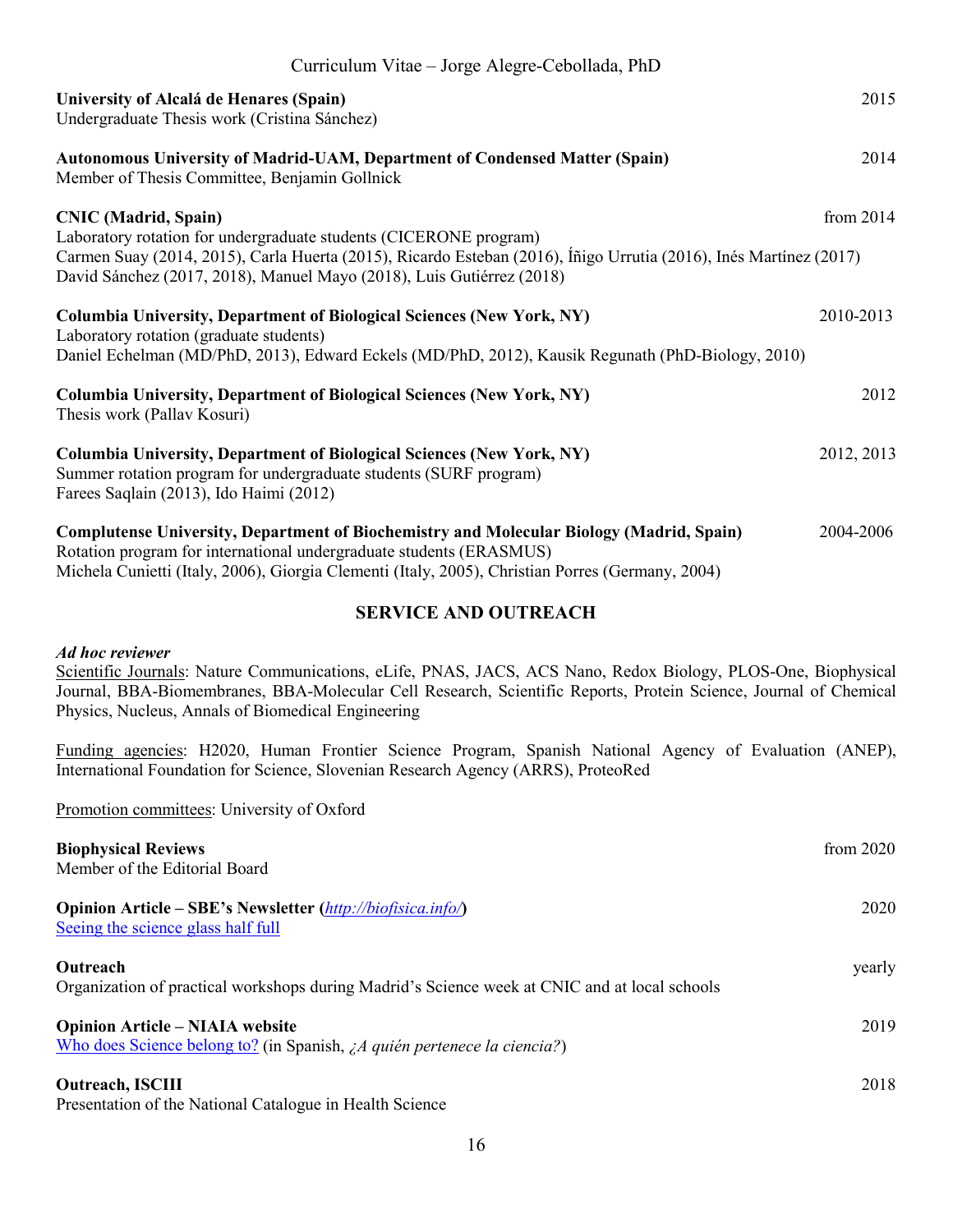| <b>Opinion Article - NIAIA website</b><br>Moral dilemmas in research (in Spanish, Los dilemas morales en la investigación científica)                                                                                                                | 2018      |
|------------------------------------------------------------------------------------------------------------------------------------------------------------------------------------------------------------------------------------------------------|-----------|
| Outreach, CNIC<br>Organization of activity "Meet research groups" within the "Acércate" program for High School students                                                                                                                             | from 2018 |
| <b>ERA-CVD Minotaur project</b><br><b>Dissemination Manager</b>                                                                                                                                                                                      | 2017-2019 |
| <b>Spanish Foundation for Science and Technology (FECYT)</b><br>Coordinator of CNIC's stand "Tu sistema cardiovascular al descubierto" in the Science Fair "Finde Científico"                                                                        | 2017      |
| <b>Spanish National Agency of Evaluation (ANEP)</b><br>Selection committee Ramón y Cajal Program (Biomedicine)                                                                                                                                       | 2017      |
| <b>Popular science, SBE's Newsletter</b><br>Eric Betzig "super resolves" the way to ground-breaking science                                                                                                                                          | 2017      |
| <b>Spanish National Agency of Evaluation (ANEP)</b><br>Selection committee Ramón y Cajal Program (Medicine)                                                                                                                                          | 2016      |
| Nanotechnology<br>Guest editor of a focus issue on Protein Folding                                                                                                                                                                                   | 2016      |
| NIAIA group – Training and research in solving moral problems<br>Member                                                                                                                                                                              | from 2015 |
| <b>Spanish Society of Biochemistry and Molecular Biology (SEBBM)</b><br>Junior representative at CNIC                                                                                                                                                | from 2015 |
| Popular science, SBE's Newsletter (in Spanish)<br>Title of the article: <i>La Medicina y la Biofisica</i> . (Medicine and Biophysics)                                                                                                                | 2015      |
| <b>Spanish Biophysical Society (SBE)</b><br>Editorial Committee, SBE's Newsletter<br>http://biofisica.info/                                                                                                                                          | from 2014 |
| Popular science, website of the Spanish Society of Biochemistry and Molecular Biology (in Spanish)<br>Title of the article: Jugando en el laboratorio con moléculas únicas (Playing with single-molecules)                                           | 2011      |
| Popular science article, <i>Investigación y Ciencia</i> journal (in Spanish)<br>Title of the article: <i>Viaje molecular al pasado</i> (Molecular travel to the past)<br>Co-authors: Raúl Pérez-Jiménez, Jorge Alegre-Cebollada, Julio M. Fernández. | 2011      |
| Workshop for the General Public, 7th Science Week, Madrid, Spain<br>Co-organizer<br>Topic: Introduction to protein separation techniques: chromatography and ultracentrifugation                                                                     | 2007      |